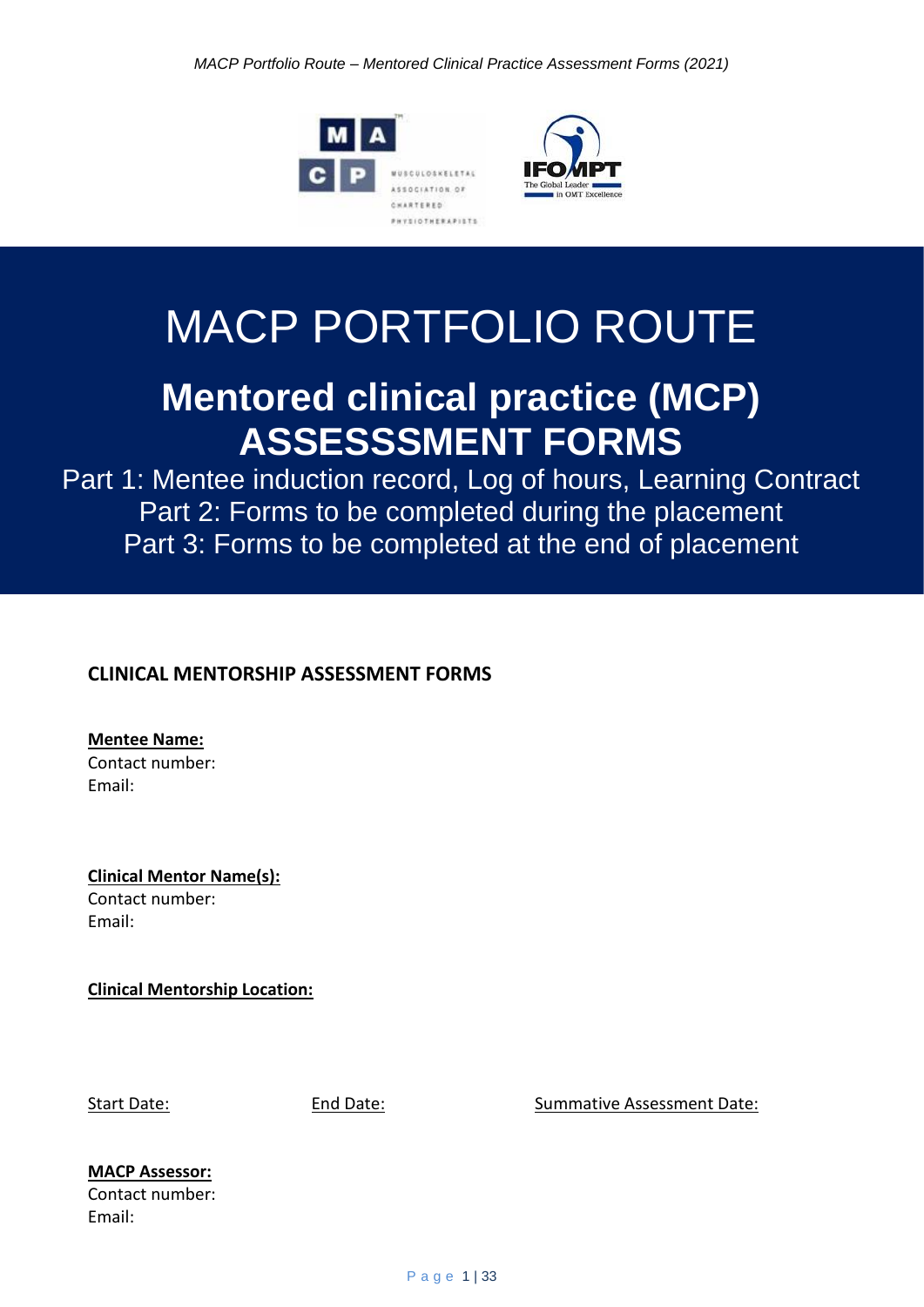| DOCUMENTATION TO BE SIGNED OFF FOR CLINICAL MENTORSHIP |                                   |  |
|--------------------------------------------------------|-----------------------------------|--|
| <b>Learning Contract</b>                               | Approved by MACP PR Lead          |  |
|                                                        |                                   |  |
|                                                        | Date:                             |  |
|                                                        | Approved by Clinical Mentor       |  |
|                                                        | Date:                             |  |
|                                                        | Approved by Clinical Mentor/Trust |  |
| <b>HCPC Registration</b> (or equivalent)               |                                   |  |
|                                                        |                                   |  |
|                                                        | Date:                             |  |
|                                                        | Approved by Clinical Mentor/Trust |  |
| <b>CSP Registration</b> (or equivalent)                |                                   |  |
|                                                        |                                   |  |
|                                                        | Date:                             |  |
| <b>Enhanced DBS/PVA Evidence(or</b>                    | Approved by Clinical Mentor/Trust |  |
| equivalent)                                            |                                   |  |
|                                                        | Date:                             |  |
| <b>Occupational Health/Immunisations</b>               | Approved by Clinical Mentor/Trust |  |
| <b>Record</b>                                          |                                   |  |
|                                                        |                                   |  |
|                                                        | Date:                             |  |
|                                                        |                                   |  |
| Reference from current place of                        |                                   |  |
| employment (if required)                               |                                   |  |

| <b>SUMMATIVE MARK</b><br><b>AWARDED (%)</b> |  |
|---------------------------------------------|--|
| <b>MACP Assessor use only</b>               |  |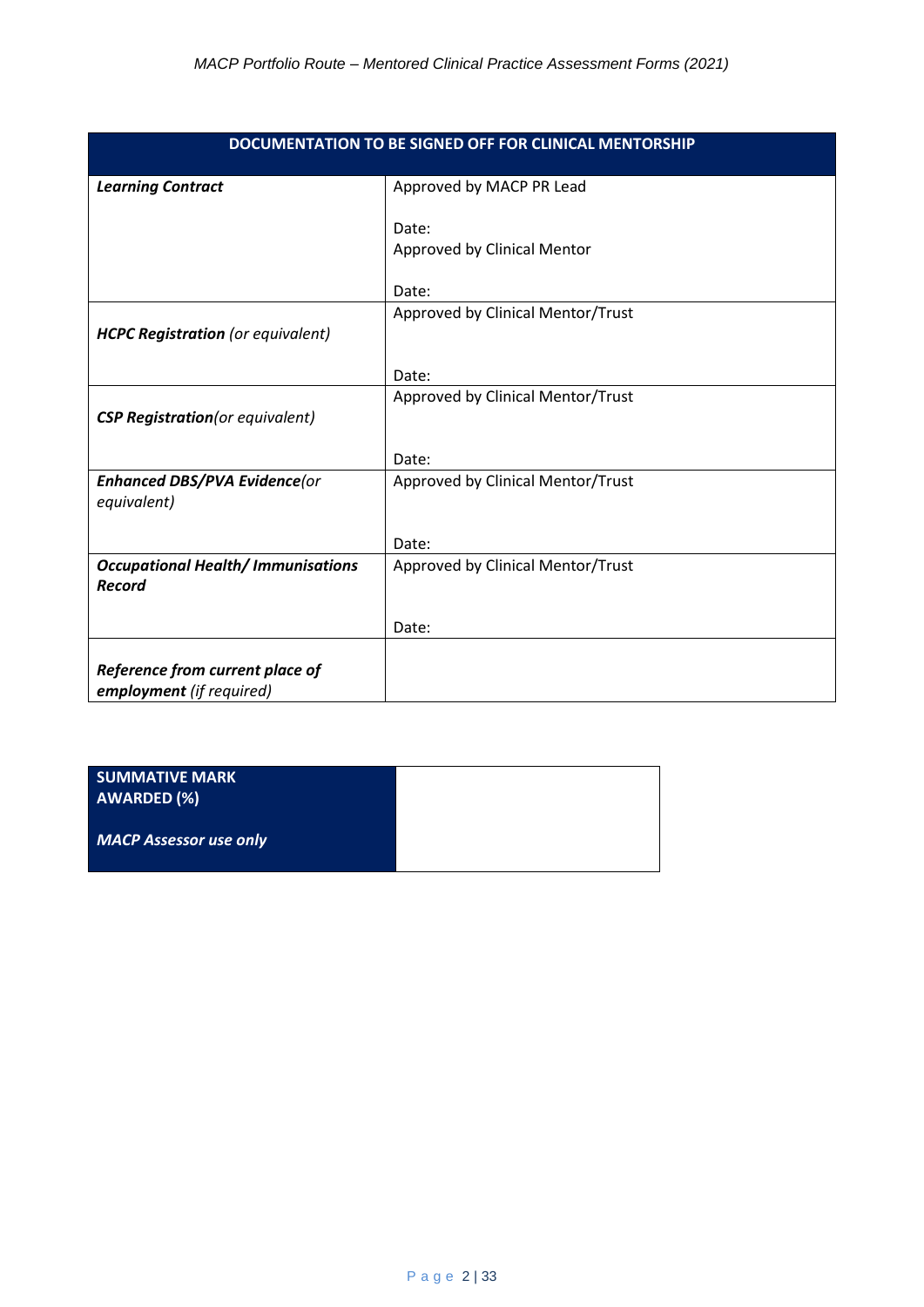# **IMPORTANT INFORMATION – Please read carefully**

### **GUIDELINES FOR CLINICAL MENTORS/MACP ASSESSORS COMPLETING THIS FORM**

**Part 1:** Is the Mentee induction record, Log of Hours and Learning Contract

**Part 2 and 3:** Are the assessment of the Mentee's performance. The two parts are divided as described below:

#### **Part 2: Formative assessment (Forms to be completed during the placement)**

This part carries no marks but provides feedback on Mentee's performance. Progress towards achievement of learning outcomes and a broad indication of overall performance is provided. Please ensure that the formative feedback and banding are shared with the MACP Assessor in advance of the final summative assessment (preferably at the mid-point of the placement). It is important at this stage to evaluate whether the Mentee is on track for the summative assessment and whether any additional mentorship hours need to be negotiated (it is the Mentee's responsibility to discuss this as an option with the Clinical Mentor during the planning stage of the MCP). It is recommended that the structured new patient and review patient formative assessment is undertaken at the halfway point of the placement. Space is provided for comments and a broad assessment of grade which will be reflective of achievements at this stage of formative assessment in the MCP.

#### **Learning Outcomes**

The Mentee's learning outcomes will be identified and listed. The learning outcomes indicate what the Mentee should have achieved by the *end* of the placement. If, following discussion with a representative of the MACP team, it is felt that a particular learning outcome is not applicable or requires reviewing this should be done in conjunction with the MACP Portfolio Route Lead/Assessor and Mentee.

#### **Part 3: Summative assessment and Feedback (Forms to be completed at the end of the placement)** The Mentee's performance is reviewed against their stated **learning outcomes** at the end of the period of MCP

For the new and review patient exam, space is provided for both comments and a grade to be recorded at the end of the placement. A numerical grade *is required* which comprises the final module mark (weighted 100%). This should be agreed between the Clinical Mentor and MACP Assessor. Both new patient and follow up patient assessments need to be passed at a minimum of 50%. Both elements are equally weighted.

**Masters Level Assessment criteria** are also provided. These criteria should applied to both the examination and the learning outcomes in order to analyse the Mentee's performance and used to provide suitable comments. The Mentee should receive a performance indicator within the band which most clearly reflects their achievements in relation to each learning outcome. The wording of comments should reflect the chosen banding/grade.

#### **General:**

The learning contract should be sent to the Clinical Mentor at least 6 weeks prior to the start of the clinical placement (see "**MENTORED CLINICAL PRACTICE (MCP) HANDBOOK** Preparation for Clinical Mentorship") Space for any general comments or recommendations regarding the Mentee's learning / practice is also provided. This should be completed collaboratively between the Mentor and the MACP Assessor and signed at the end of the MCP.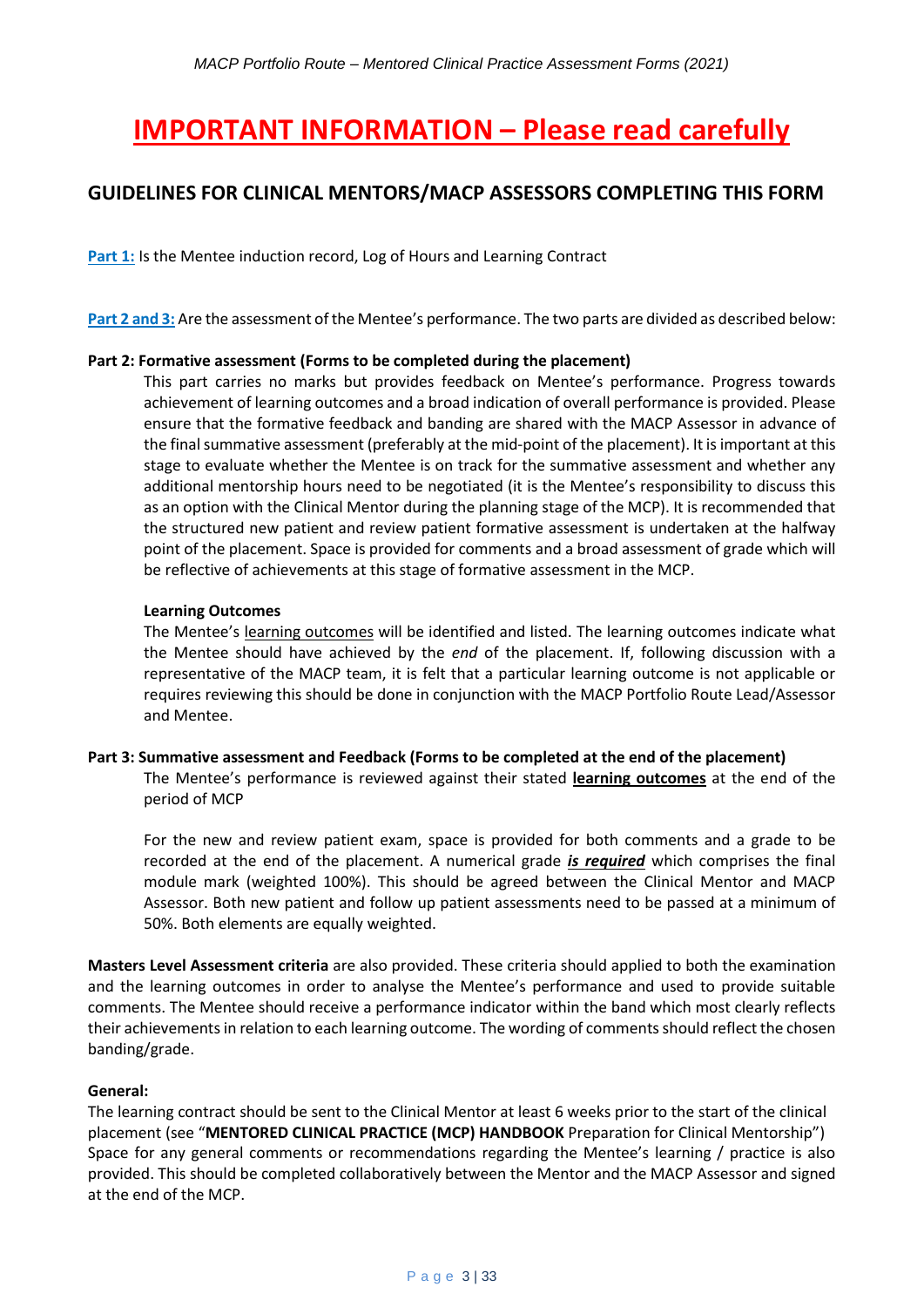A record of mentored hours is also included to ensure that all Mentees have completed the appropriate number of hours identified within the relevant MACP Portfolio Route handbook. The Mentee will complete this record but it must be *monitored and signed by the Clinical Mentor* to confirm that the record is accurate.

The Mentee should complete their learning contract as outlined in the handbook "**MENTORED CLINICAL PRACTICE (MCP) HANDBOOK -** Preparation for Clinical Mentorship". A portion of the learning contract is included in this handbook (the Mentee can copy and paste this into their learning contract) This is intended to assist both Mentee and Clinical Mentor(s) in identifying individual needs and in planning the progression of the MCP. This will be completed by the Mentee and must be approved by the MACP Portfolio Route Lead at least 4 weeks prior to the MCP start date, to allow for adequate review and planning for clinical caseload.

In order to be eligible for MACP membership a total of 150 hours of mentored clinical practice must be completed.

The 150 hours includes both direct and indirect contact hours,

- *Direct contact hours with the Clinical Mentor must include observation of the student assessing and managing patients in the practice setting. Direct contact can be achieved through electronic resources such as e-mentorship. Direct contact can be with a single Mentee or more than one Mentee, for example practical skill sessions with more than one Mentee working together with the Mentor can be a valuable strategy (peer mentorship). Direct observation would normally make up 40% of the mentored clinical practice hours.*
- *Indirect contact hours can include hours that are not under the direct supervision of the Clinical Mentor and can include hours spent with fellow musculoskeletal physiotherapy students, other clinical specialists, independent study e.g. research, preparation of case study*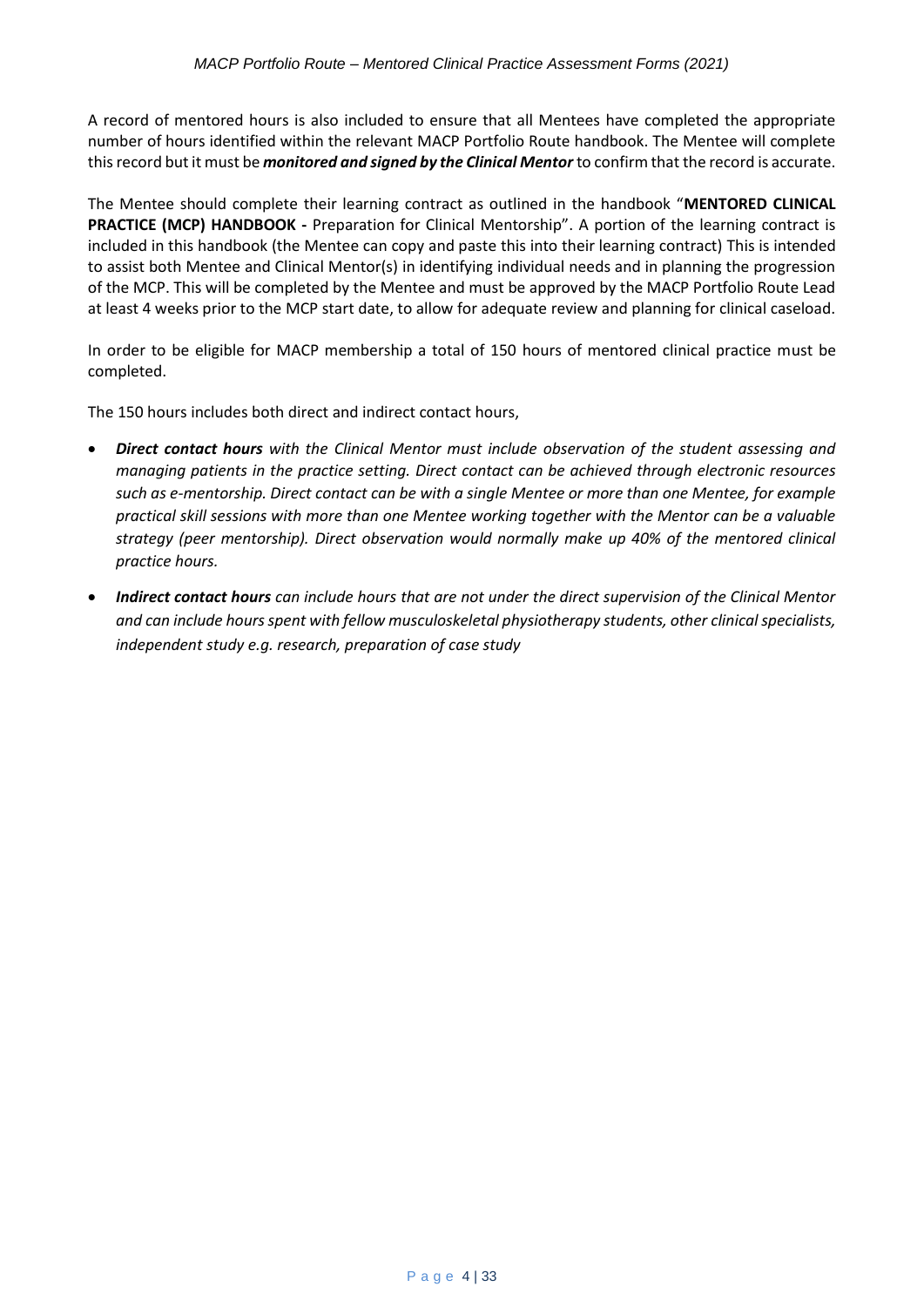

#### **PART 1**

#### **MENTEE INDUCTION RECORD**

(To be completed unless the Mentee is undertaking their clinical mentorship within their employed place of work).

Mentors must ensure that they have a copy of the learning contract (sent by the Mentee) prior to the start of the placement. It is the Mentors' responsibility to check that the Mentee has the following:

- Evidence that all mandatory training is current and up to date (fire safety, infection control, moving and handling; basic life support (adult and paeds); equality, diversity and human rights; safeguarding adults and children; data security awareness; NHS conflict resolution; health and safety and welfare; preventing radicalisation and **any other mandatory training required by the placement provider.**
- Immunisation record demonstrating all immunisations are up to date where requested (Hep B, tetanus, polio, BCG, MMR)

Covid vaccine or results of regular lateral flow test (fulfilling employer requirements for the placement provider)

HCPC and CSP status will be been checked by the MACP Portfolio Lead.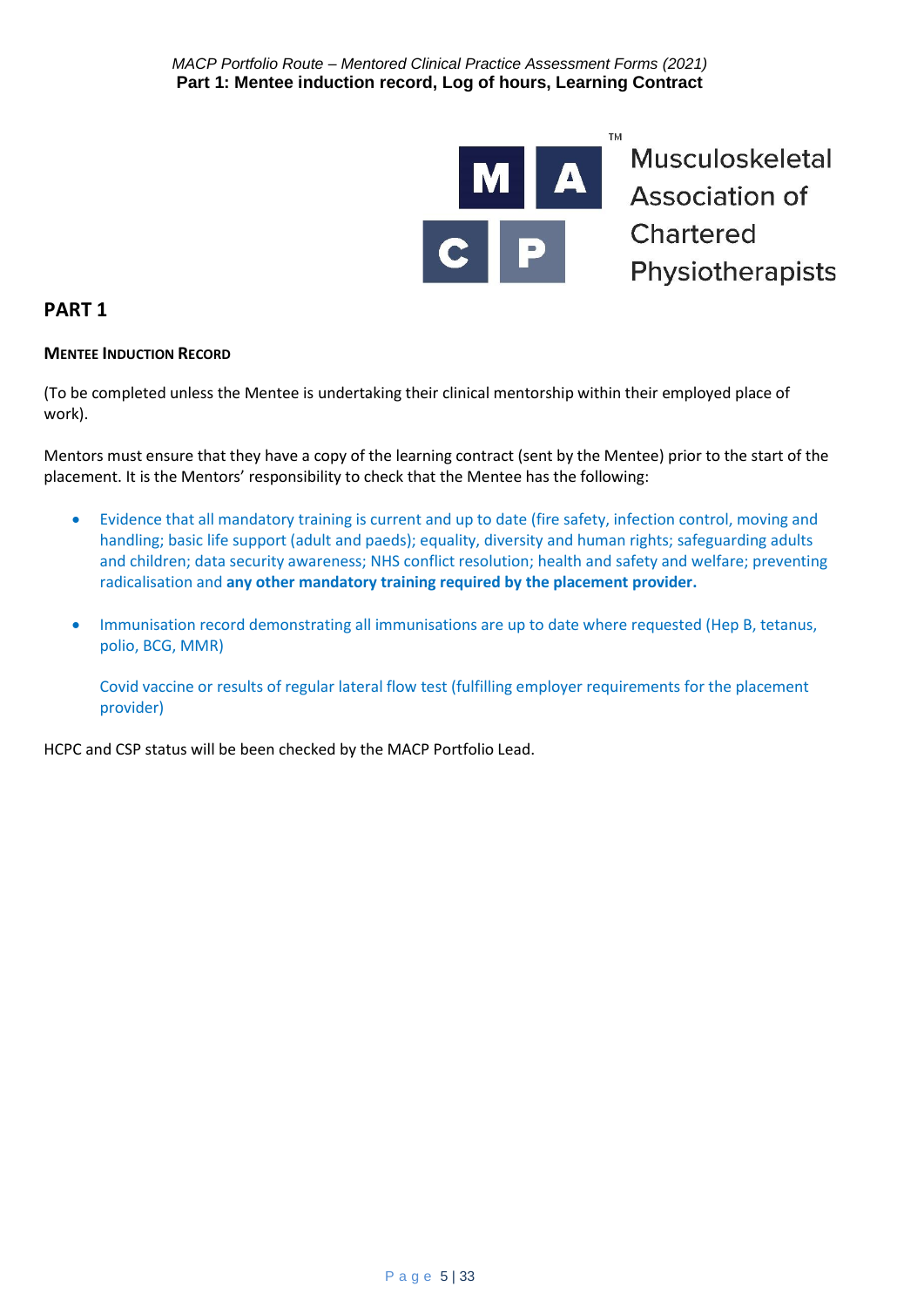#### **Health & Safety**

Duties of Placement Providers:

In the UK, under the 'Health and Safety (training for employment) Regulations 1990', Mentees participating in work experience are regarded as the placement providers' employees for the purpose of health and safety. Providers must therefore ensure, so far as it is reasonably practicable, the health, safety and welfare at work of all their employees.

*Please note: for any incident affecting the Mentee's health or safety, please attach a completed copy of the incident form to the CEA via the Pathway Lead ([portfolioroute@macpweb.org](mailto:portfolioroute@macpweb.org))*

| On day 1 of the placement the Mentee has been given information relating to:                               |                   |                             |                                                |
|------------------------------------------------------------------------------------------------------------|-------------------|-----------------------------|------------------------------------------------|
|                                                                                                            | Date<br>Completed | <b>Mentee</b><br>(Initials) | <b>Clinical</b><br><b>Mentor</b><br>(Initials) |
| The named person to go to in the event of<br>٠<br>difficulties                                             |                   |                             |                                                |
| Information about the bleep system (where<br>٠<br>appropriate) and relevant emergency<br>telephone numbers |                   |                             |                                                |
| Emergency procedures, including Cardiac<br>٠<br><b>Resuscitation Procedures Fire and Security</b>          |                   |                             |                                                |

**During their induction period, the following policies and procedures must be made available to the Mentee:**

| Date      | Mentee     | <b>Clinical</b> |
|-----------|------------|-----------------|
| Completed | (Initials) | <b>Mentor</b>   |
|           |            | (Initials)      |

- Incident Reporting
- Health & Safety including COSHH
- Manual Handling, Infection Control & Fire
- Harassment and Bullying
- Equality and Diversity
- Incident reporting

**NB. This should not replace but be in addition to any information required by placement provider**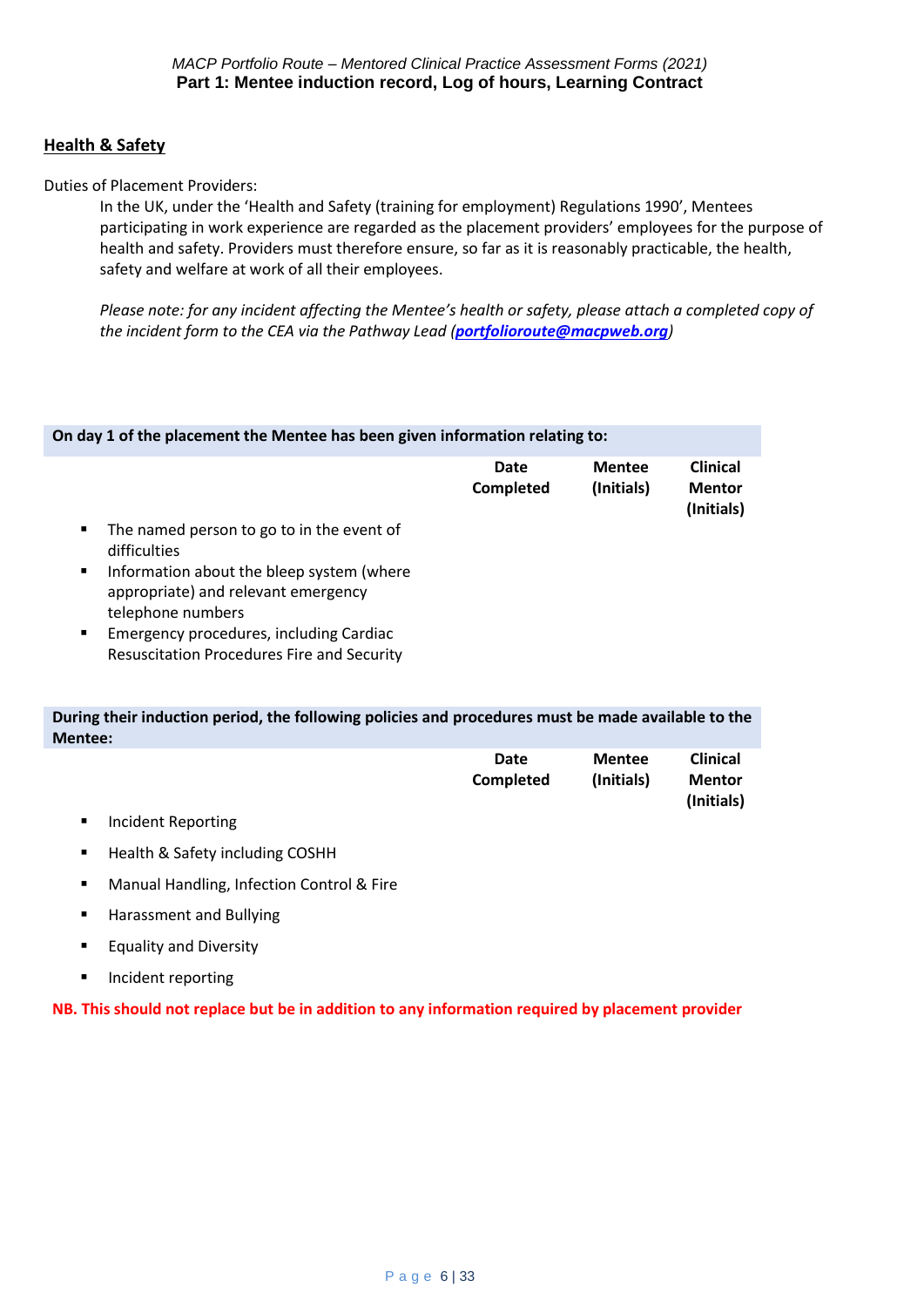#### **RECORD OF THE MENTORED CLIINCAL PRACTICE HOURS COMPLETED**

All hours must be recorded by the Mentee (+ total hours added up) and signed by the Mentor to show an accurate record of mentorship. This includes contact with Clinical Mentor and non-contact hours, which are focused towards development towards achievement of learning outcomes.

#### **This needs to be completed by the mentee before leaving the placement in order for these hours to be verified by the MACP.**

|      |              | Type of contact |          |              |
|------|--------------|-----------------|----------|--------------|
| Date | <b>Hours</b> | <b>Direct</b>   | Indirect | <b>Total</b> |
|      |              |                 |          |              |
|      |              |                 |          |              |
|      |              |                 |          |              |
|      |              |                 |          |              |
|      |              |                 |          |              |
|      |              |                 |          |              |
|      |              |                 |          |              |
|      |              |                 |          |              |
|      |              |                 |          |              |
|      |              |                 |          |              |
|      |              |                 |          |              |
|      |              |                 |          |              |
|      |              |                 |          |              |
|      |              |                 |          |              |
|      |              |                 |          |              |
|      |              |                 |          |              |
|      |              |                 |          |              |
|      |              |                 |          |              |
|      |              |                 |          |              |
|      |              |                 |          |              |

*(add rows as required)*

**I confirm that this is an accurate record of the hours completed by the Mentee.**

|--|

**CLINICAL MENTOR E-SIGNATURE**...............................................................................................

**MENTEE FULL NAME (PRINTED)………………………………………………………………………………………….**

**MENTEE E-SIGNATURE………………………………………………………………………………………………………..**

**DATE**.......................................................................................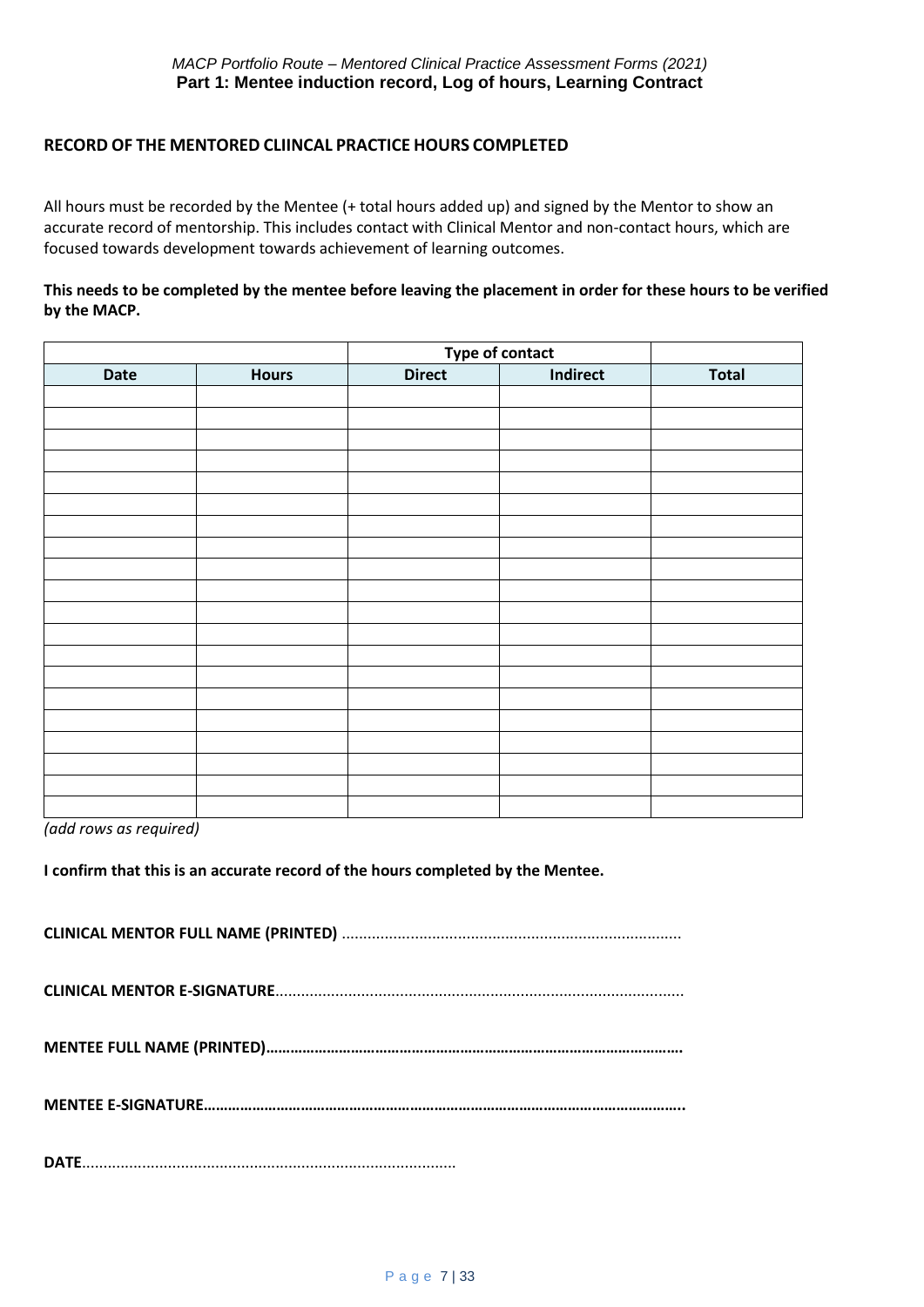#### **LEARNING CONTRACT**

#### *(To be completed by the Mentee. This document can be copy and pasted into the Mentee's Learning Contract (see "MENTORED CLINICAL PRACTICE (MCP) HANDBOOK-Preparation for Clinical Mentorship")*

| <b>Learning Outcomes</b>                                                                                                 | <b>Resources / Strategies</b>                                                                                      |
|--------------------------------------------------------------------------------------------------------------------------|--------------------------------------------------------------------------------------------------------------------|
| <b>Planned Learning Outcomes (please insert</b><br>below)<br>(Agreed in discussion with MACP PR Lead/Clinical<br>Mentor) | How will achievements be<br>demonstrated/evidenced?<br>(Agreed in discussion with MACP PR Lead/Clinical<br>Mentor) |
| $\mathbf{1}$                                                                                                             |                                                                                                                    |
| $\overline{2}$                                                                                                           |                                                                                                                    |
| $\overline{\mathbf{3}}$                                                                                                  |                                                                                                                    |
| $\overline{\mathbf{4}}$                                                                                                  |                                                                                                                    |
| 5                                                                                                                        |                                                                                                                    |
| 6                                                                                                                        |                                                                                                                    |
| $\overline{\mathbf{z}}$                                                                                                  |                                                                                                                    |
| 8                                                                                                                        |                                                                                                                    |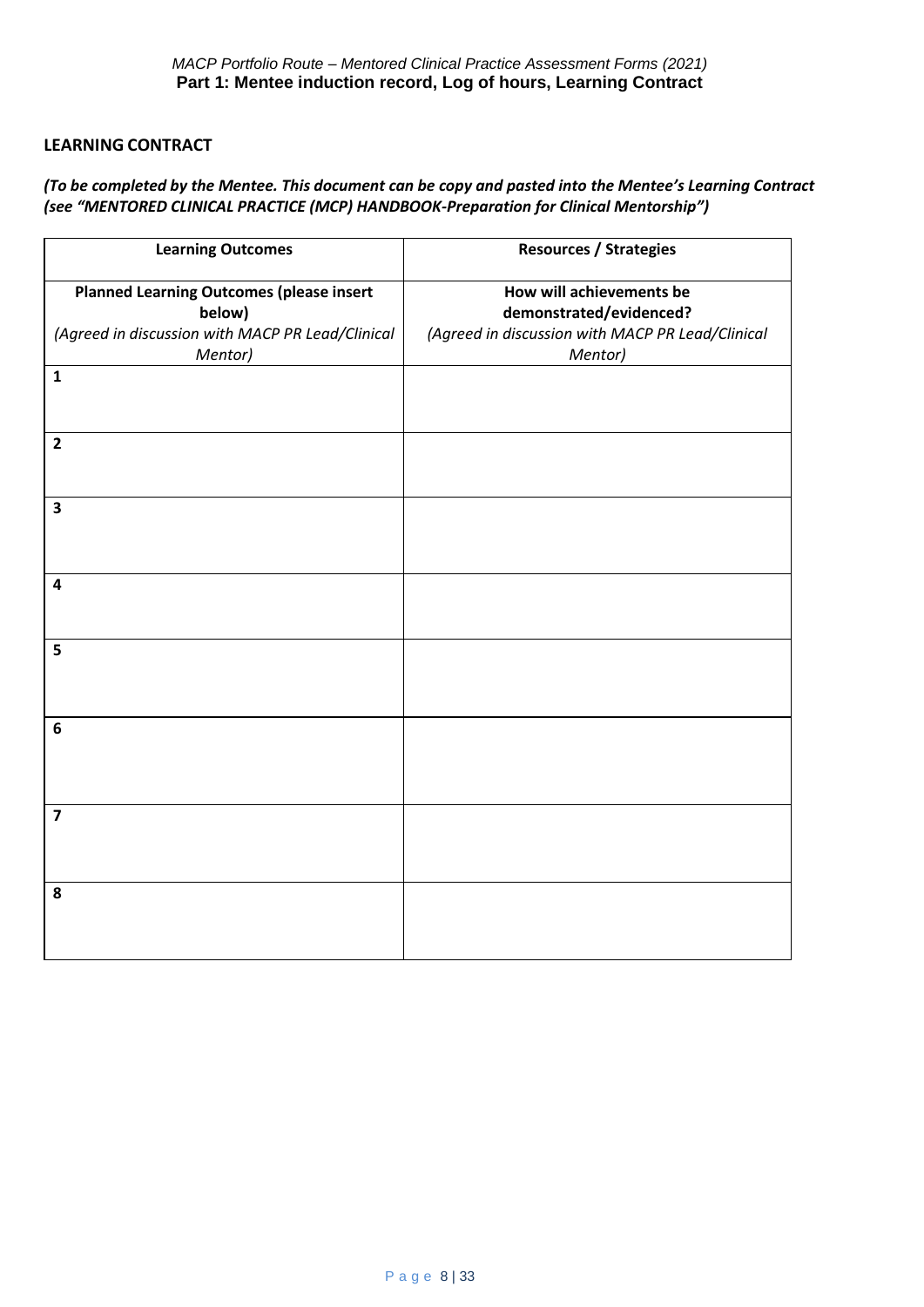#### **PART 2**

**FORMATIVE ASSESSMENT – LEARNING OUTCOMES.**

**To be completed at the halfway point of the placement** *(To be completed by the Clinical Mentor & Mentee)*

| <b>Learning Outcome 1</b>                                | Progress towards achievement of learning outcome |  |
|----------------------------------------------------------|--------------------------------------------------|--|
|                                                          |                                                  |  |
|                                                          |                                                  |  |
|                                                          |                                                  |  |
| <b>Comments supporting evaluation:</b>                   |                                                  |  |
|                                                          |                                                  |  |
|                                                          |                                                  |  |
|                                                          |                                                  |  |
|                                                          |                                                  |  |
| Areas for development (including example for each area): |                                                  |  |
|                                                          |                                                  |  |
|                                                          |                                                  |  |
|                                                          |                                                  |  |
|                                                          |                                                  |  |
|                                                          |                                                  |  |

| <b>Learning Outcome 2</b>                                | Progress towards achievement of learning outcome |  |
|----------------------------------------------------------|--------------------------------------------------|--|
|                                                          |                                                  |  |
|                                                          |                                                  |  |
|                                                          |                                                  |  |
| <b>Comments supporting evaluation:</b>                   |                                                  |  |
|                                                          |                                                  |  |
|                                                          |                                                  |  |
|                                                          |                                                  |  |
|                                                          |                                                  |  |
| Areas for development (including example for each area): |                                                  |  |
|                                                          |                                                  |  |
|                                                          |                                                  |  |
|                                                          |                                                  |  |
|                                                          |                                                  |  |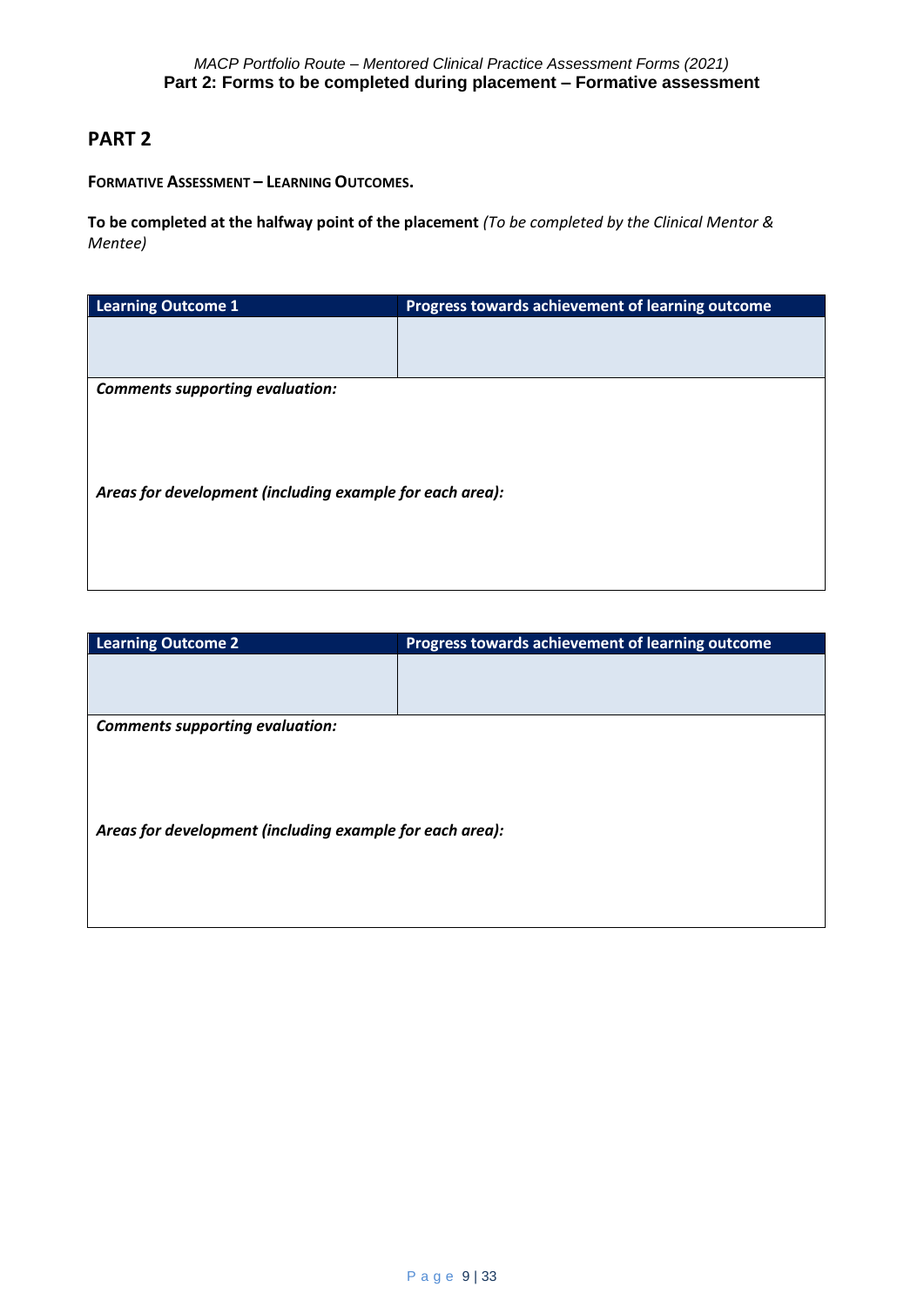| <b>Learning Outcome 3</b>                                | Progress towards achievement of learning outcome |  |
|----------------------------------------------------------|--------------------------------------------------|--|
|                                                          |                                                  |  |
|                                                          |                                                  |  |
| <b>Comments supporting evaluation:</b>                   |                                                  |  |
|                                                          |                                                  |  |
|                                                          |                                                  |  |
|                                                          |                                                  |  |
|                                                          |                                                  |  |
| Areas for development (including example for each area): |                                                  |  |
|                                                          |                                                  |  |
|                                                          |                                                  |  |
|                                                          |                                                  |  |
|                                                          |                                                  |  |

| <b>Learning Outcome 4</b>                                | Progress towards achievement of learning outcome |  |
|----------------------------------------------------------|--------------------------------------------------|--|
|                                                          |                                                  |  |
|                                                          |                                                  |  |
|                                                          |                                                  |  |
| <b>Comments supporting evaluation:</b>                   |                                                  |  |
|                                                          |                                                  |  |
|                                                          |                                                  |  |
|                                                          |                                                  |  |
|                                                          |                                                  |  |
| Areas for development (including example for each area): |                                                  |  |
|                                                          |                                                  |  |
|                                                          |                                                  |  |
|                                                          |                                                  |  |
|                                                          |                                                  |  |

| <b>Learning Outcome 5</b>                                | Progress towards achievement of learning outcome |  |
|----------------------------------------------------------|--------------------------------------------------|--|
|                                                          |                                                  |  |
|                                                          |                                                  |  |
| <b>Comments supporting evaluation:</b>                   |                                                  |  |
|                                                          |                                                  |  |
|                                                          |                                                  |  |
| Areas for development (including example for each area): |                                                  |  |
|                                                          |                                                  |  |
|                                                          |                                                  |  |
|                                                          |                                                  |  |
|                                                          |                                                  |  |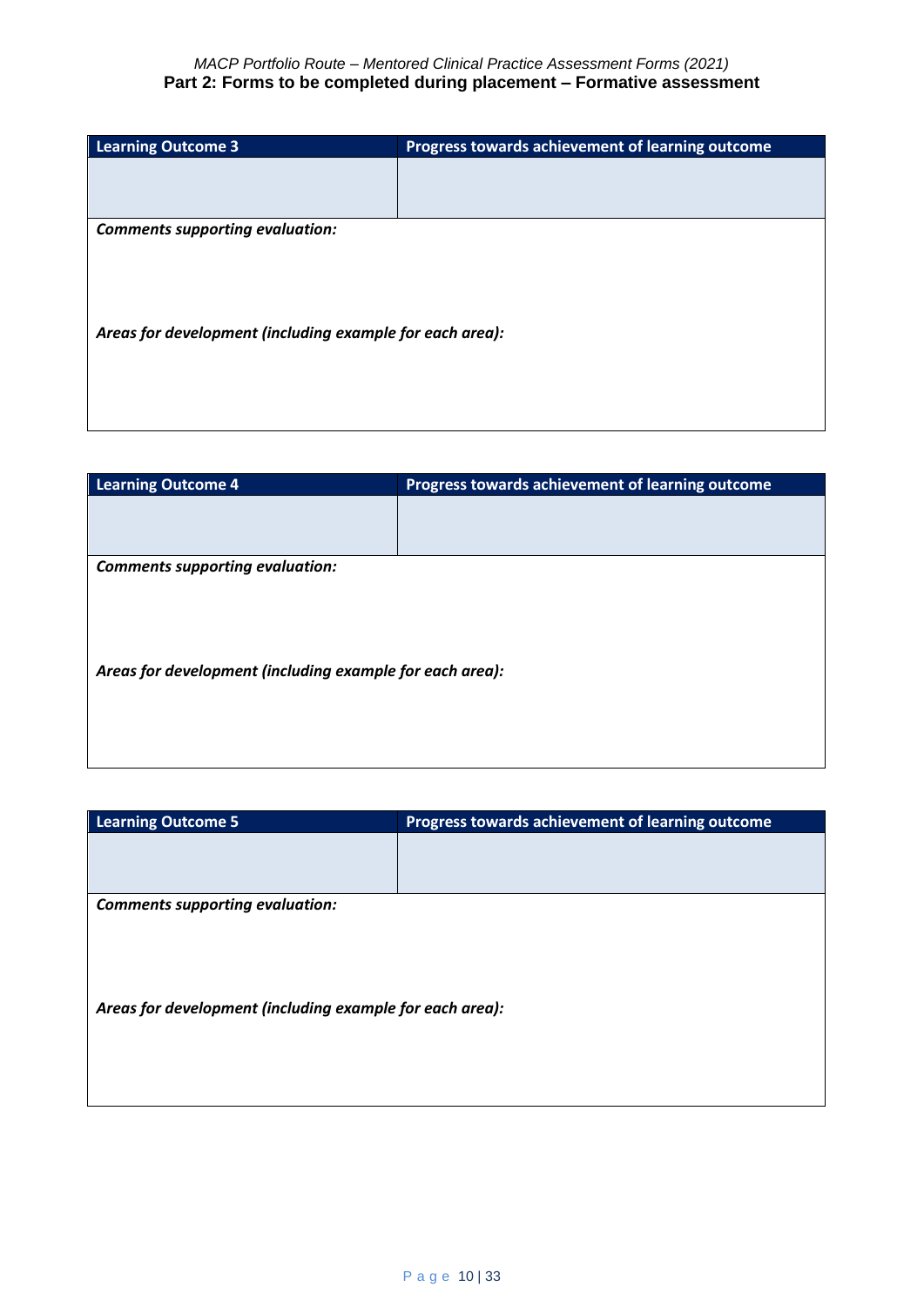| <b>Learning Outcome 6</b>                                | Progress towards achievement of learning outcome |  |
|----------------------------------------------------------|--------------------------------------------------|--|
|                                                          |                                                  |  |
|                                                          |                                                  |  |
|                                                          |                                                  |  |
| <b>Comments supporting evaluation:</b>                   |                                                  |  |
|                                                          |                                                  |  |
|                                                          |                                                  |  |
|                                                          |                                                  |  |
|                                                          |                                                  |  |
| Areas for development (including example for each area): |                                                  |  |
|                                                          |                                                  |  |
|                                                          |                                                  |  |
|                                                          |                                                  |  |
|                                                          |                                                  |  |

| <b>Learning Outcome 7</b>                                | Progress towards achievement of learning outcome |  |
|----------------------------------------------------------|--------------------------------------------------|--|
|                                                          |                                                  |  |
|                                                          |                                                  |  |
|                                                          |                                                  |  |
| <b>Comments supporting evaluation:</b>                   |                                                  |  |
|                                                          |                                                  |  |
|                                                          |                                                  |  |
|                                                          |                                                  |  |
|                                                          |                                                  |  |
| Areas for development (including example for each area): |                                                  |  |
|                                                          |                                                  |  |
|                                                          |                                                  |  |
|                                                          |                                                  |  |
|                                                          |                                                  |  |

| <b>Learning Outcome 8</b>                                | Progress towards achievement of learning outcome |  |  |  |
|----------------------------------------------------------|--------------------------------------------------|--|--|--|
|                                                          |                                                  |  |  |  |
|                                                          |                                                  |  |  |  |
| <b>Comments supporting evaluation:</b>                   |                                                  |  |  |  |
|                                                          |                                                  |  |  |  |
|                                                          |                                                  |  |  |  |
|                                                          |                                                  |  |  |  |
| Areas for development (including example for each area): |                                                  |  |  |  |
|                                                          |                                                  |  |  |  |
|                                                          |                                                  |  |  |  |
|                                                          |                                                  |  |  |  |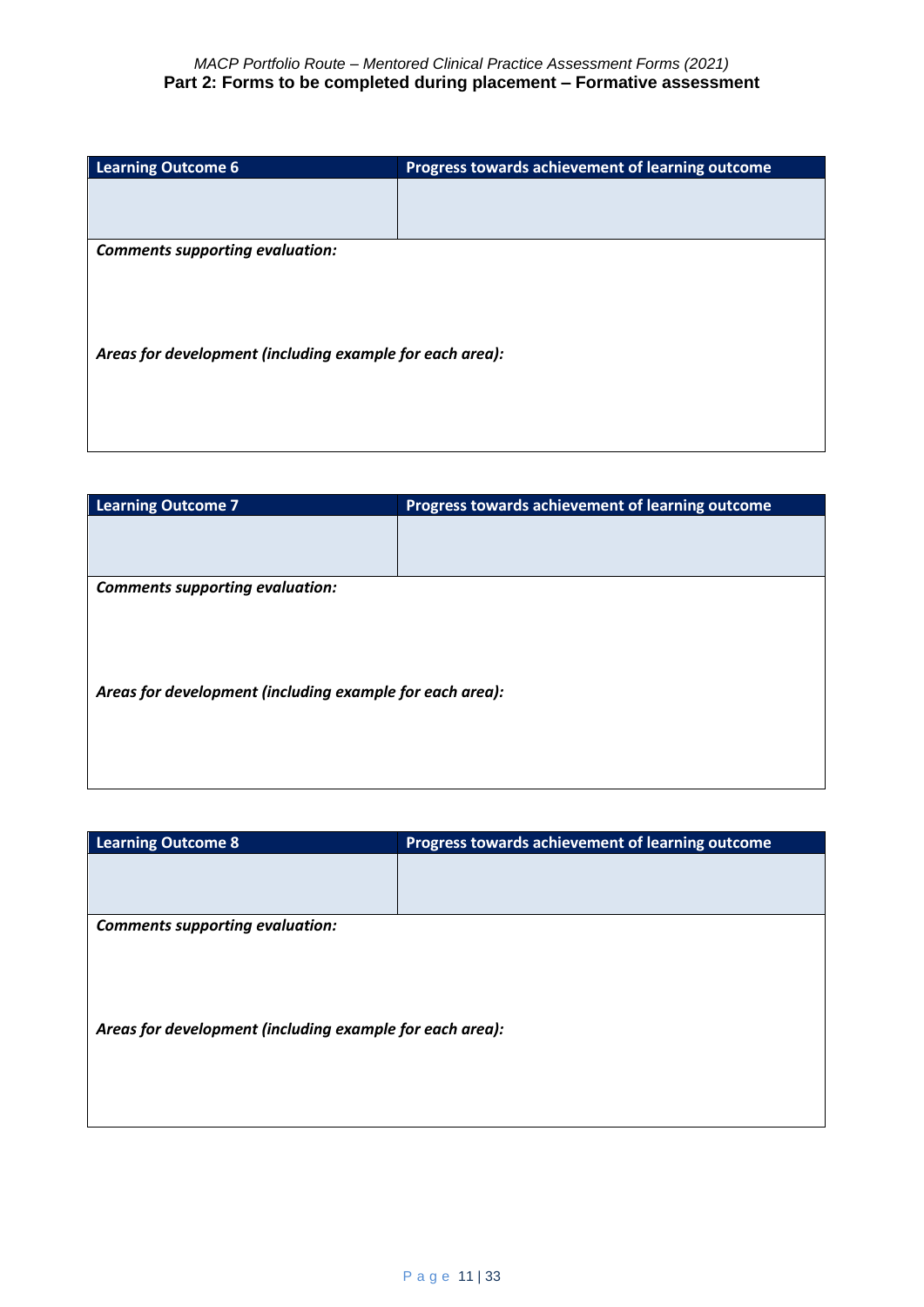*MACP Portfolio Route – Mentored Clinical Practice Assessment Forms (2021)* **Part 2: Forms to be completed during placement – Formative assessment**

| <b>Overall performance and additional comments</b> | <b>Overall performance (Please</b><br>use banding linked to MSc<br>marking criteria) |
|----------------------------------------------------|--------------------------------------------------------------------------------------|
|                                                    |                                                                                      |
|                                                    |                                                                                      |
|                                                    |                                                                                      |

**CLINICAL MENTOR NAME (PRINTED)** ...............................................................................

**CLINICAL MENTOR E-SIGNATURE**.........................................................................................

**MENTEE NAME……………………………………………………………………………………………………………..**

**MENTEE E-SIGNATURE………………………………………………………………………………………………….**

**FORMATIVE ASSESSMENT DATE**.......................................................................................

**IMPORTANT: Mentee; please ensure that you share a copy of this formative assessment feedback/mark banding the allocated MACP Assessor to form the basis for further discussion as to whether the mentee is on track for the summative assessment**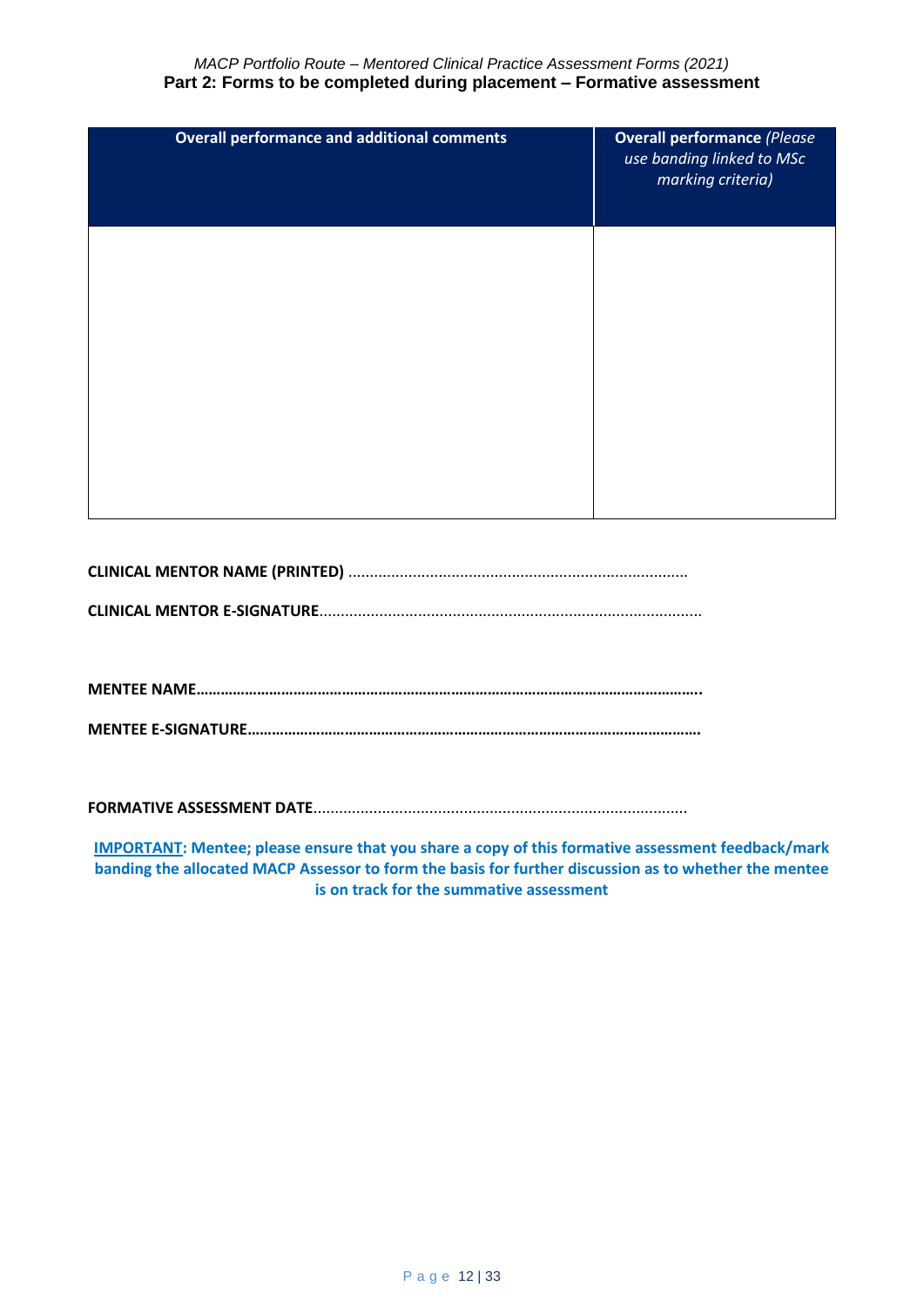# **Consent forms For completion by mentee, mentor and MACP examiner Consent Agreement and Release**

I CONSENT TO THE RECORDING OF THE STANDARD PATHWAY VIVA UNDERTAKEN ON:

……………………………………………………………………………………………………………(DAY/MONTH/YEAR)

#### I UNDERSTAND THAT THIS RECORDING WILL BE SECURELY STORED AND USED ONLY FOR THE PURPOSES OF EXTERNAL ASSESMENT / MODERATION PROCESSES.

| <b>MENTEE</b>                 | <b>DATE:</b> |
|-------------------------------|--------------|
| <b>Signature/ e-Signature</b> |              |
| <b>Print Name</b>             |              |
| Email                         |              |

| <b>MENTOR</b>                 | DATE: |
|-------------------------------|-------|
| <b>Signature/ e-Signature</b> |       |
| <b>Print Name</b>             |       |
| Email                         |       |

| <b>MACP EXAMINER</b>          | <b>DATE</b> |
|-------------------------------|-------------|
| <b>Signature/ e-Signature</b> |             |
| <b>Print Name</b>             |             |
| <b>Contact No</b>             |             |
| Email                         |             |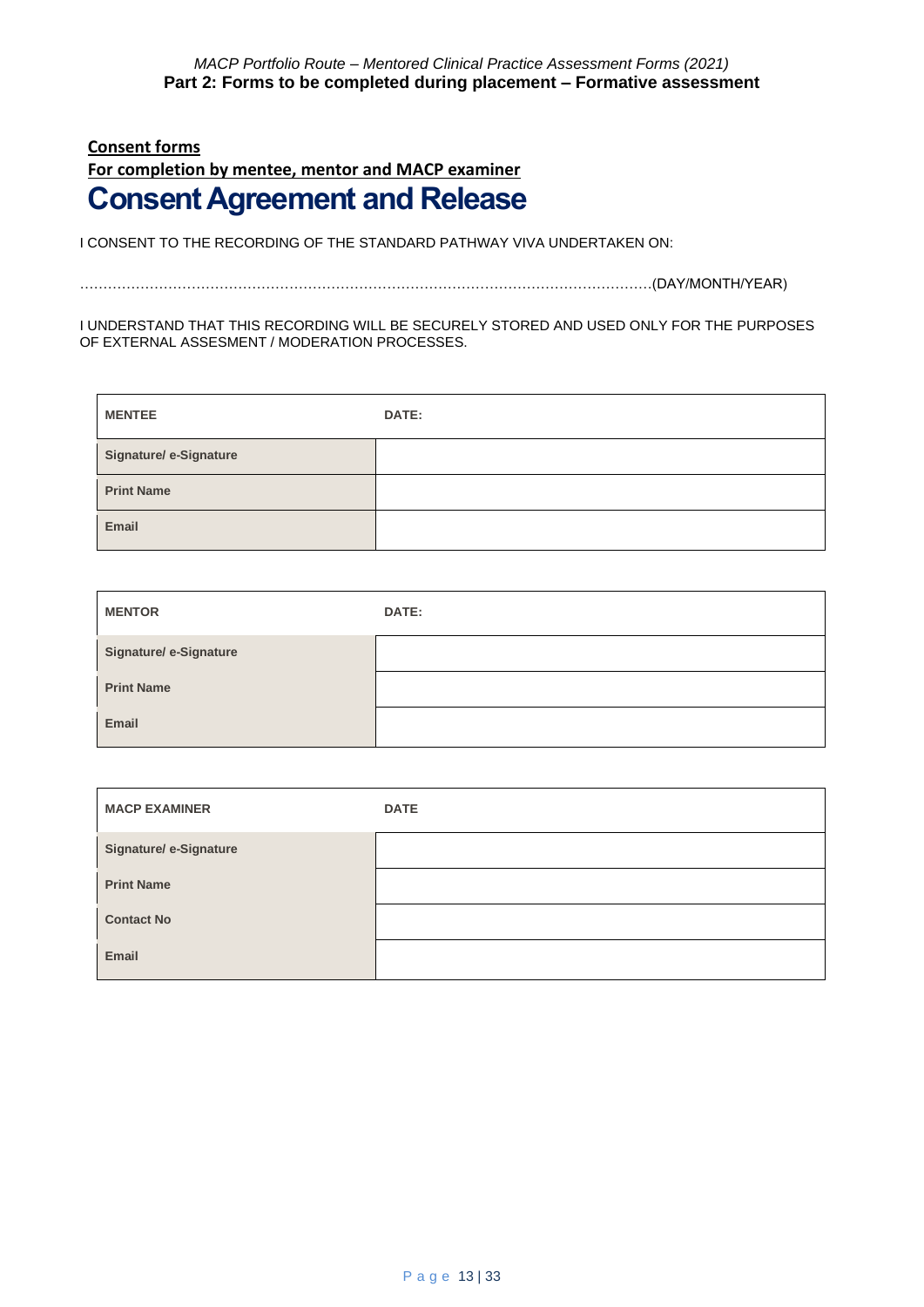**Consent forms for patient** 



#### **Consent for patients for MACP placement exam**

#### **Back ground information**

The Musculoskeletal Association of Chartered Physiotherapists (MACP) requires applicants to undertake a patient exam in a clinical setting. The Physiotherapists (mentor, mentee and placement examiner) will have a discussion about your assessment and or treatment). When the examiner is unable to attend in person, they will participate via a secure internet platform (such as zoom or MS teams) which will enable them to view and listen to the assessment and treatment. Following your assessment and treatment, the examiner will have a discussion with your treating physiotherapist and their supervisor.

#### **Points to note:**

- Although your assessment and treatment will be viewed via the internet, it will not be recorded. The placement examiner will be viewing this session. No audio or visual record of your session with the physiotherapist will be available.
- There will be a confidential video/audio recording of the discussion between your treating physiotherapist, their mentor and examiner regarding your episode of care.
- You will remain anonymous during these discussions and every effort will be made to protect your identity.
- The video/audio recording will be used for moderation purposes, to make sure that all the physiotherapists undertaking this examination are treated equally. The recording will only be accessible to designated examiners and moderators via a secure password protected internet site within Microsoft SharePoint.
- The video/audio recording will not be able to be viewed on any public file sharing websites.
- You can withdraw your permission for the video/audio recording to be undertaken, or stored, at any time, without giving reason and without prejudice.
- The video/audio recoding will be destroyed in a confidential manner when no longer required. If, however, you required the master tape erased, please inform us in writing this would be done at your request.
- If you have any further questions, please ask.
- 1. I have read the information above and understand its implications
- 2. I have had any additional questions answered to my satisfaction

I consent have my episode of care viewed via audio and or video platform :

PATEINT NAME: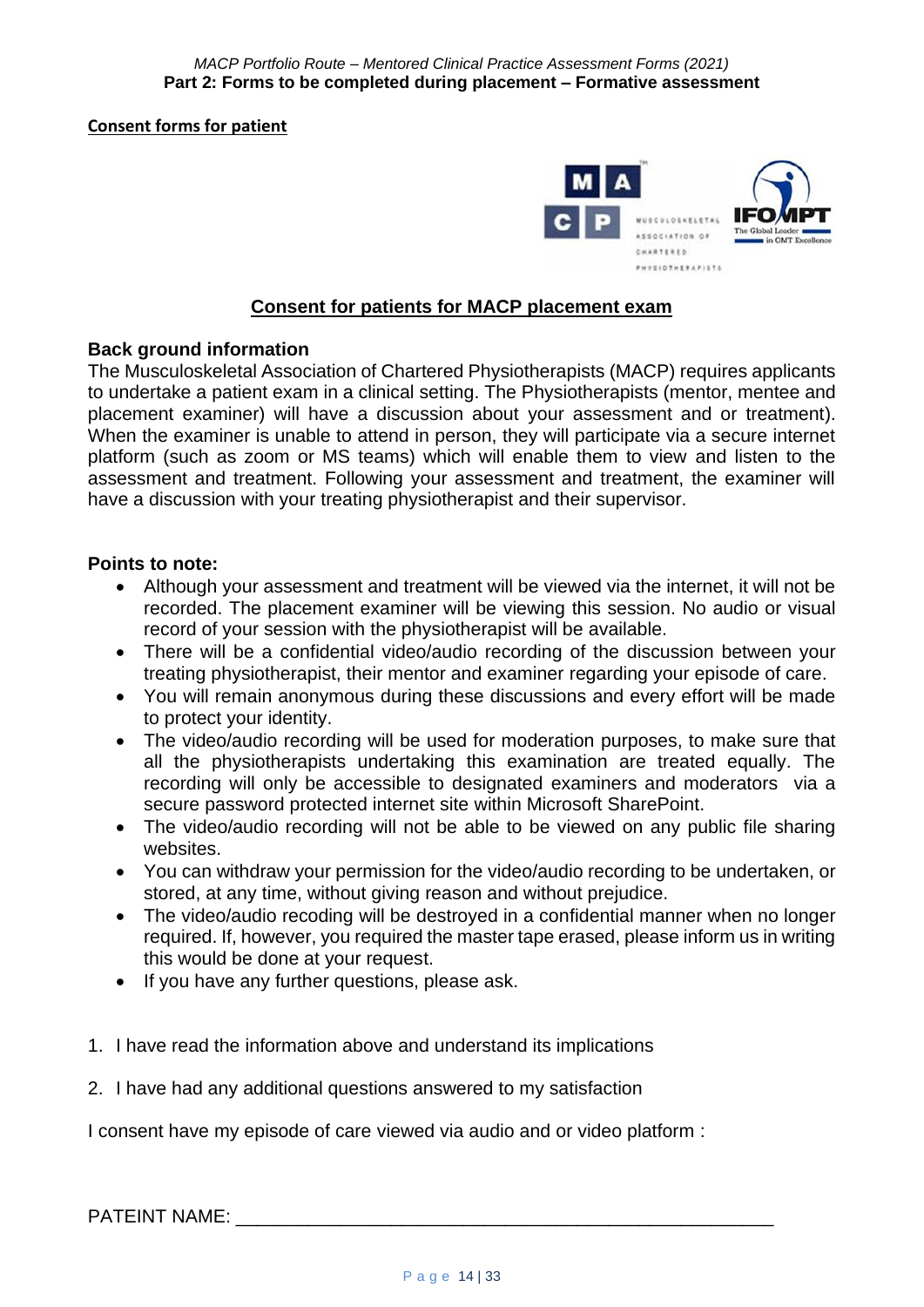#### *MACP Portfolio Route – Mentored Clinical Practice Assessment Forms (2021)* **Part 2: Forms to be completed during placement – Formative assessment**

DATE: \_\_\_\_\_\_\_\_\_\_\_\_\_\_\_\_\_\_\_\_\_\_\_\_\_\_\_\_\_\_\_\_\_\_\_\_\_\_\_\_\_\_\_\_\_\_\_\_\_\_\_\_\_\_\_\_

SIGNATURE: \_\_\_\_\_\_\_\_\_\_\_\_\_\_\_\_\_\_\_\_\_\_\_\_\_\_\_\_\_\_\_\_\_\_\_\_\_\_\_\_\_\_\_\_\_\_\_\_\_\_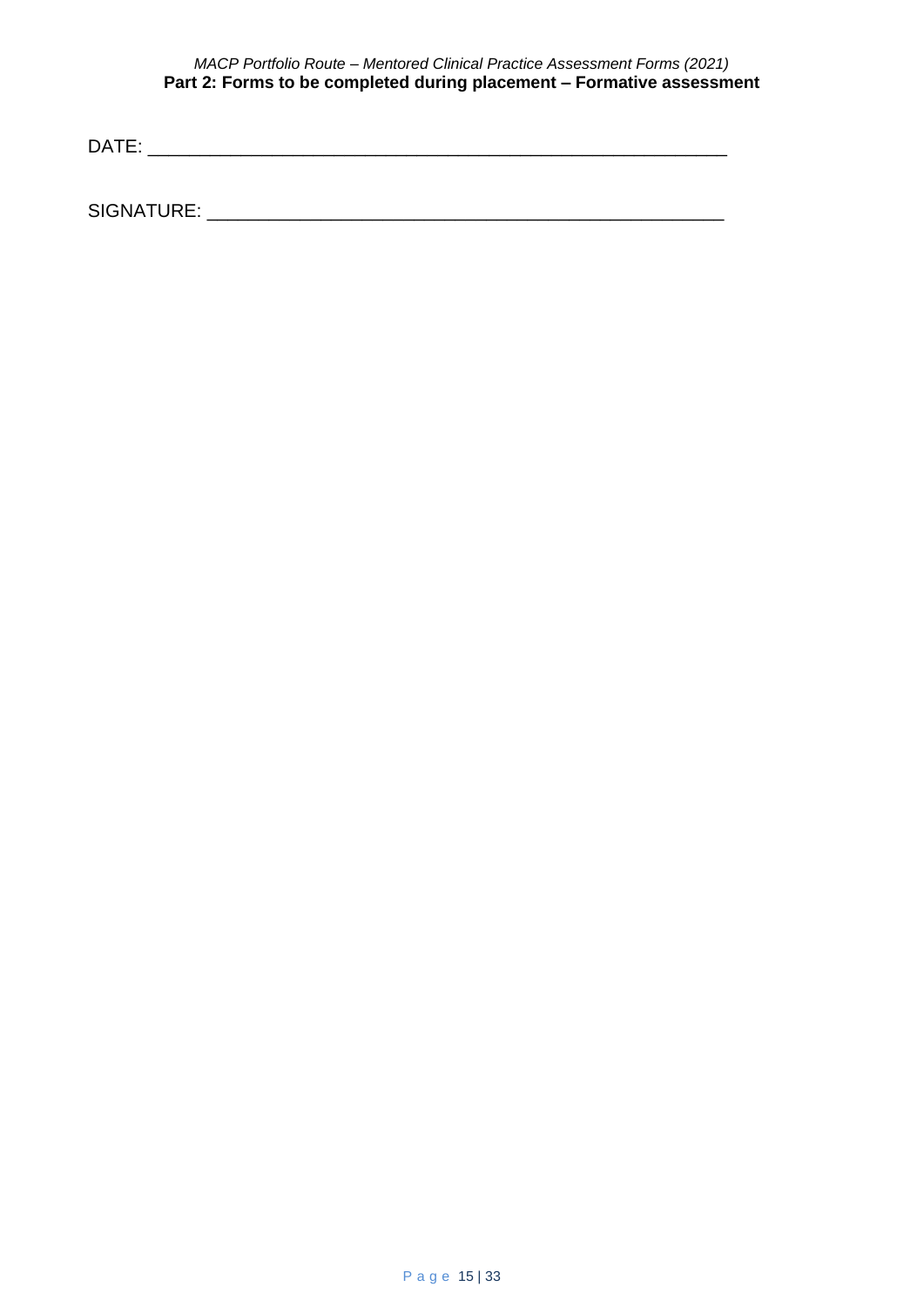#### **DANGER OF FAILURE NOTIFICATION FORM**

Any record of concerns discussed between Mentor and Mentee should be recorded in this form. This form should be completed by the Mentor in discussion with the Mentee and Portfolio Lead. If there are any concerns or queries regarding danger of failure please contact the portfolio lead via email [portfolioroute@macpweb.org](mailto:portfolioroute@macpweb.org) as soon as problems are identified. It is important that all parties work together to plan strategies to enable placement outcomes to be met.

Examples of danger of failure would include:

- Failure to acknowledge health and safety practices
- Discriminatory practice
- Failure to comply with HCPC and CSP rules of conduct or code of professional values and behaviour
- Unable to demonstrate knowledge/clinical practice/skills/clinical reasoning at Masters level (level 7)

**Concerns**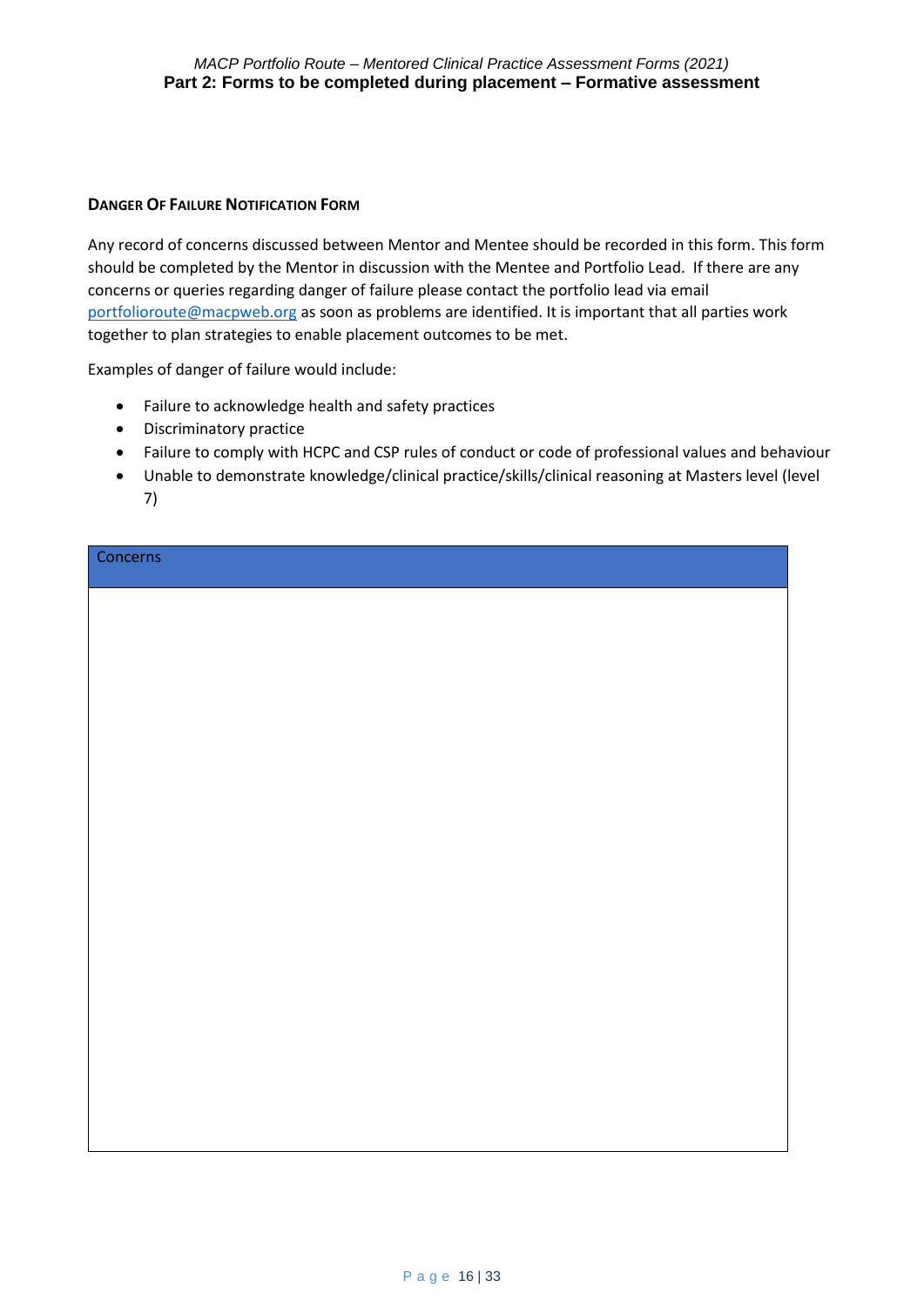Recommendations

Learning outcomes to be met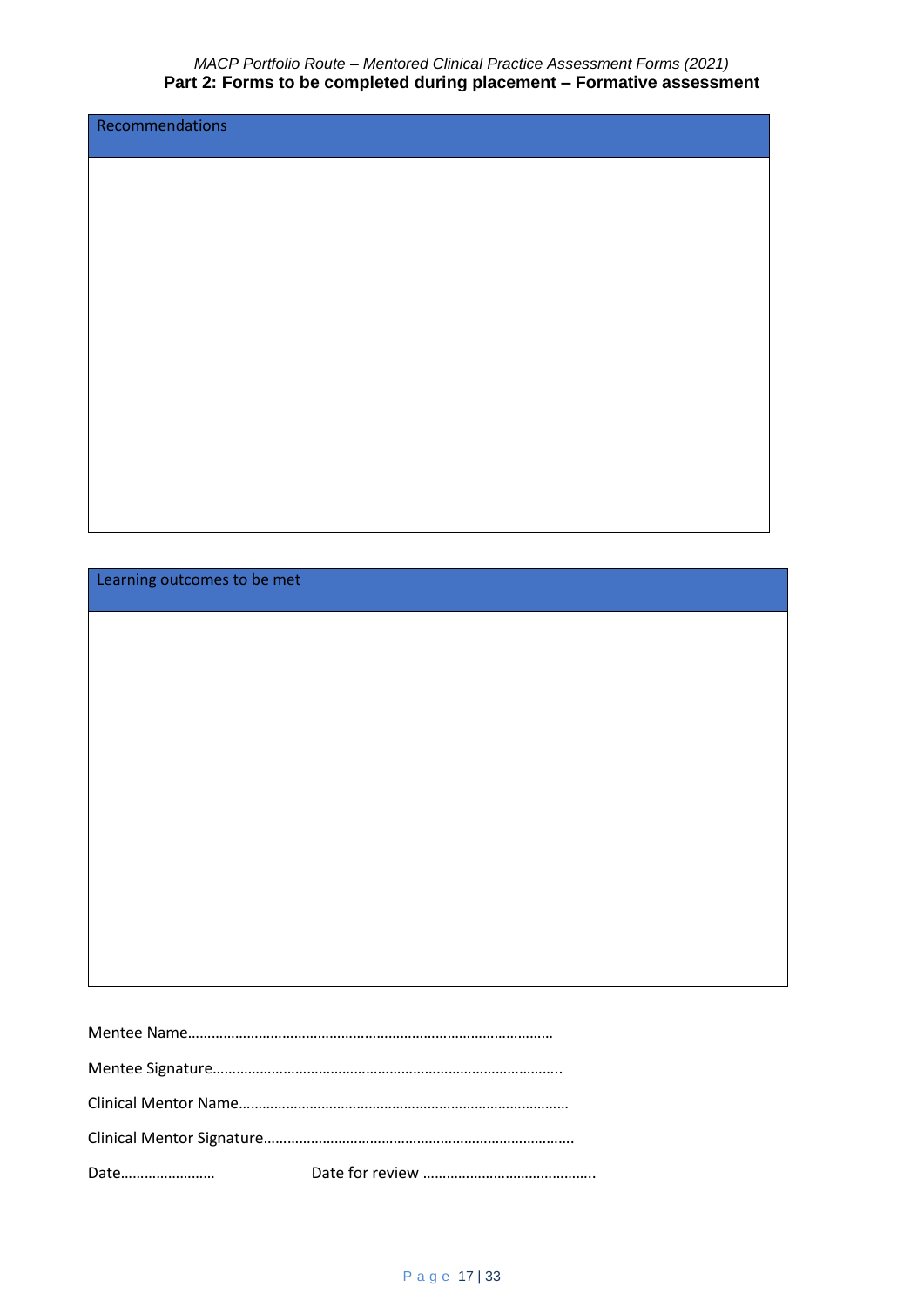#### **FORMATIVE ASSESSMENT – NEW PATIENT ASSESSMENT**

It is recommended that the Mentor observes a new patient assessment undertaken by the Mentee and offers written formative feedback. The assessment should be followed by a 30-minute discussion in which the Mentee can verbalise their clinical reasoning and demonstrate underpinning theoretical knowledge. Although this is an opportunity that can be undertaken on several occasions throughout the MCP, it is recommended that one be completed at the halfway point in preparation for the summative assessment. Feedback should be constructive (i.e. how can the Mentee improve further?) and supplemented with specific examples. This feedback should be used by the Mentee in order to prepare for the summative assessment.

| <b>Strengths</b>                        |
|-----------------------------------------|
|                                         |
|                                         |
|                                         |
|                                         |
|                                         |
|                                         |
| <b>Areas for development</b>            |
|                                         |
|                                         |
|                                         |
|                                         |
|                                         |
|                                         |
|                                         |
| <b>Overall performance and comments</b> |
|                                         |
|                                         |
|                                         |
|                                         |
|                                         |
|                                         |
|                                         |
|                                         |
| FORMATIVE ASSESSMENT DATE               |
|                                         |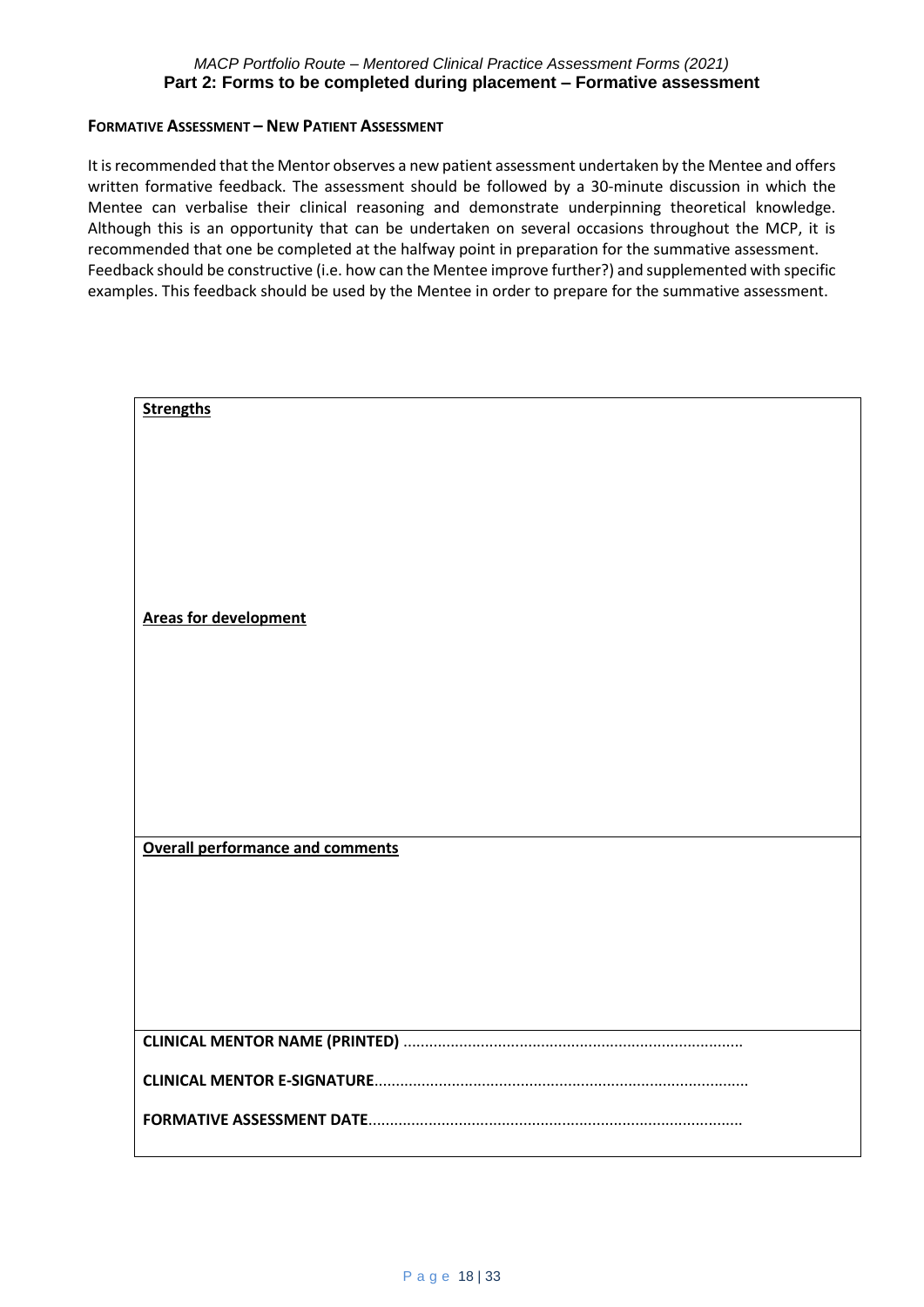#### **FORMATIVE ASSESSMENT – REVIEW PATIENT ASSESSMENT**

It is recommended that the Mentor observes a review patient assessment undertaken by the Mentee and offers written formative feedback. The assessment should be followed by a 30-minute discussion in which the Mentee can verbalise their clinical reasoning and demonstrate underpinning theoretical knowledge. Although this is an opportunity that can be undertaken on several occasions throughout the MCP, it is recommended that one be completed at the halfway point in preparation for the summative assessment.

Feedback should be constructive (i.e. how can the Mentee improve further?) and supplemented with specific examples. This feedback should be used by the Mentee in order to prepare for the summative assessment.

| <b>Strengths</b>             |  |  |
|------------------------------|--|--|
|                              |  |  |
|                              |  |  |
|                              |  |  |
|                              |  |  |
|                              |  |  |
|                              |  |  |
|                              |  |  |
|                              |  |  |
|                              |  |  |
|                              |  |  |
|                              |  |  |
|                              |  |  |
|                              |  |  |
|                              |  |  |
|                              |  |  |
|                              |  |  |
|                              |  |  |
|                              |  |  |
|                              |  |  |
|                              |  |  |
|                              |  |  |
|                              |  |  |
|                              |  |  |
|                              |  |  |
|                              |  |  |
|                              |  |  |
|                              |  |  |
|                              |  |  |
|                              |  |  |
|                              |  |  |
| <b>Areas for development</b> |  |  |
|                              |  |  |
|                              |  |  |
|                              |  |  |
|                              |  |  |
|                              |  |  |
|                              |  |  |
|                              |  |  |
|                              |  |  |
|                              |  |  |
|                              |  |  |
|                              |  |  |
|                              |  |  |
|                              |  |  |
|                              |  |  |
|                              |  |  |
|                              |  |  |
|                              |  |  |
|                              |  |  |
|                              |  |  |
|                              |  |  |
|                              |  |  |
|                              |  |  |
|                              |  |  |
|                              |  |  |
|                              |  |  |
|                              |  |  |
|                              |  |  |
|                              |  |  |
|                              |  |  |
|                              |  |  |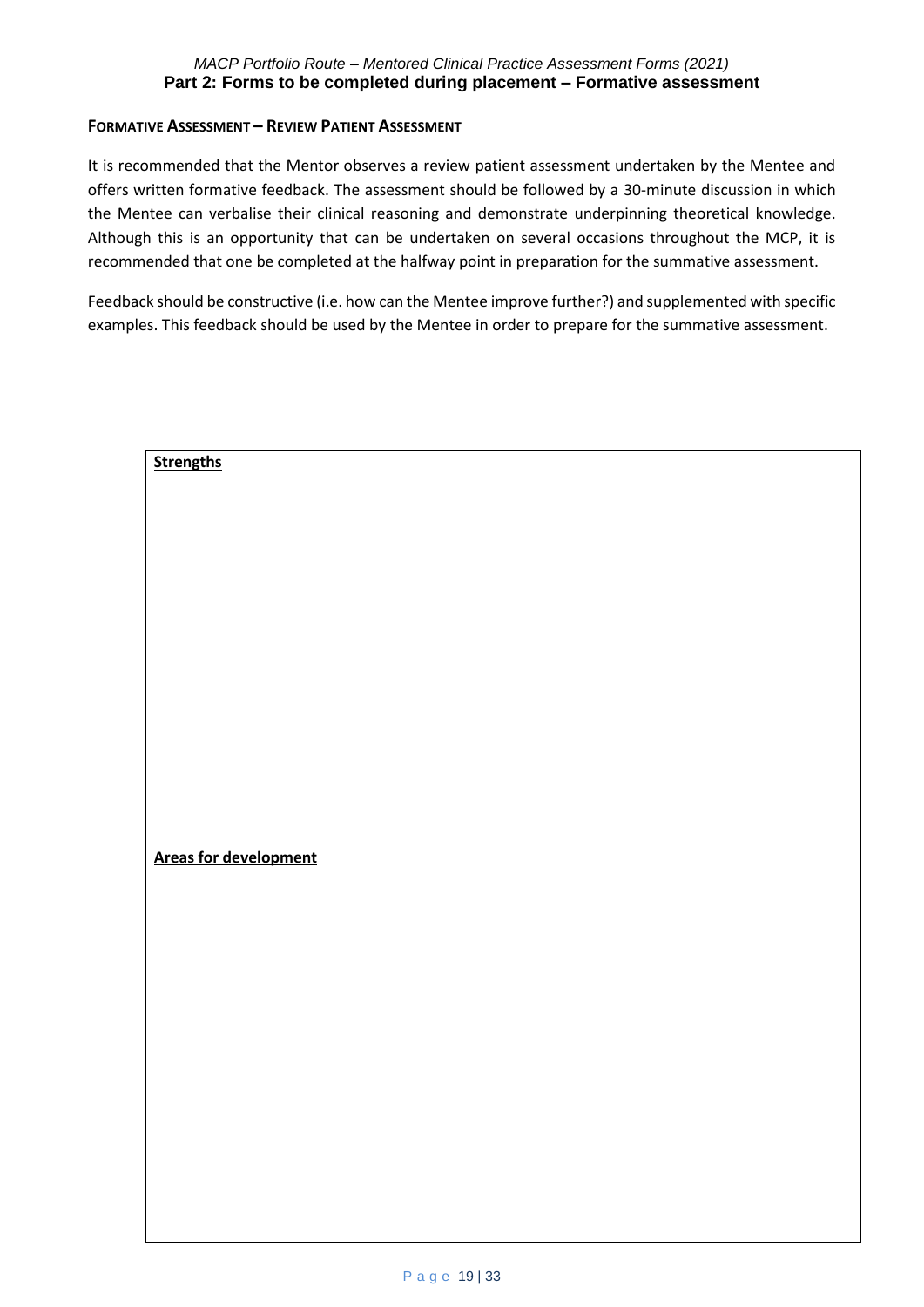**Overall performance and comments**

**CLINICAL MENTOR NAME (PRINTED) ......................................................................**

**CLINICAL MENTOR E-SIGNATURE............................................................................**

**FORMATIVE ASSESSMENT DATE.............................................................................**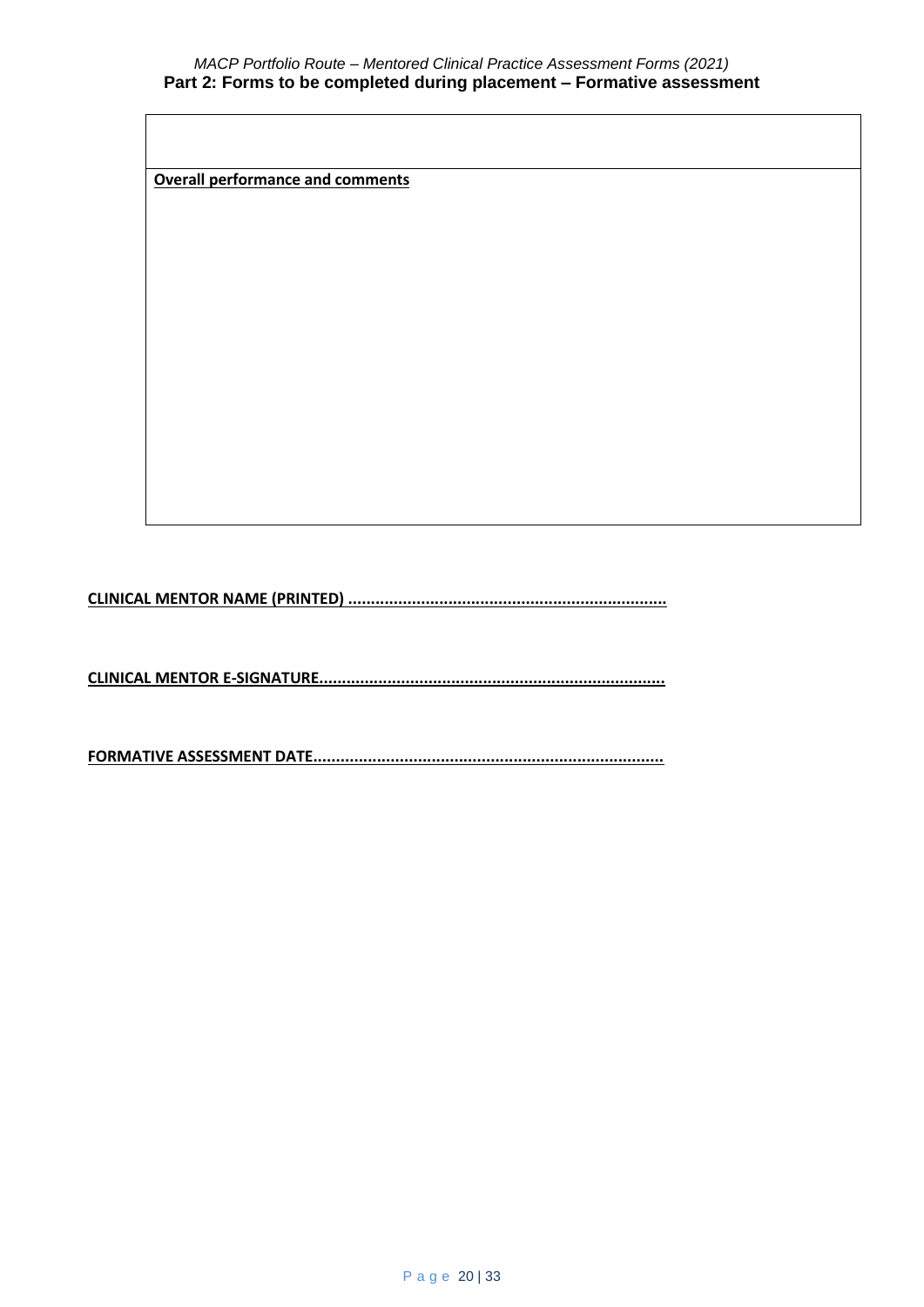#### **PRACTICAL SKILLS LOG**

This section should be filled in line with the SWOT analysis and the learning outcomes.

| <b>Skill</b> | Level of<br>confidence<br>at start<br>(out of 10) | Plan for skill<br>development | Level of<br>confidence<br>at end<br>(out of 10) | <b>Demonstrates</b><br>safe, effective<br>& clinically<br>reasoned use<br>( <i>∴</i> Date) |
|--------------|---------------------------------------------------|-------------------------------|-------------------------------------------------|--------------------------------------------------------------------------------------------|
|              |                                                   |                               |                                                 |                                                                                            |
|              |                                                   |                               |                                                 |                                                                                            |
|              |                                                   |                               |                                                 |                                                                                            |
|              |                                                   |                               |                                                 |                                                                                            |
|              |                                                   |                               |                                                 |                                                                                            |
|              |                                                   |                               |                                                 |                                                                                            |
|              |                                                   |                               |                                                 |                                                                                            |
|              |                                                   |                               |                                                 |                                                                                            |
|              |                                                   |                               |                                                 |                                                                                            |
|              |                                                   |                               |                                                 |                                                                                            |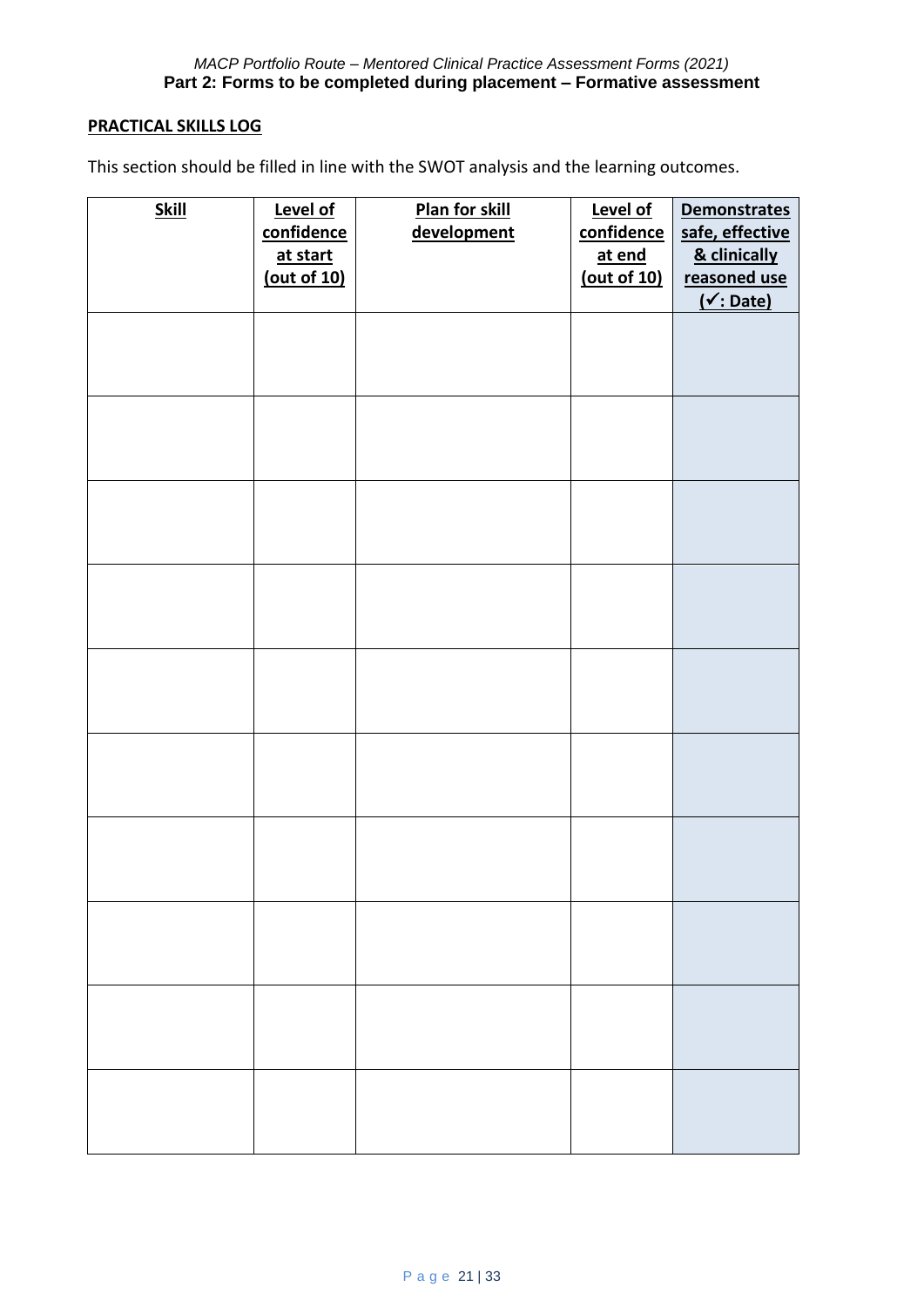## **PART 3**

#### **SUMMATIVE ASSESSMENT**

*(To be completed by the MACP Assessor following discussion with Clinical Mentor)*

#### **Format for the Summative Assessment**

- Mentee will be observed assessing and managing a new patient (up to 1 hour) by both the Clinical Mentor and MACP Assessor. This will be followed by a 30-minute viva discussion between Mentee, Clinical Mentor and MACP Assessor
- Mentee will be observed with a follow-up patient (up to 30 minutes) by both the Clinical Mentor and MACP Assessor. This will be followed by up to a 30-minute viva discussion between the Mentee, Clinical Mentor and MACP Assessor
- It is suggested that after each patient contact (new patient and review) the Mentee is allowed15 minutes to write up the patient's notes and prepare for the viva component.
- **Please note:** to ensure parity across clinical assessments, we ask that the viva discussion component between the Mentee, Clinical Mentor and MACP Assessor (up to 30 minutes discussion for both new patient and follow-up patients) is recorded (audio only). This can then be reviewed at a later date by the MACP External Assessor as part of the annual review process for the Portfolio Route. There are a number of Apps free to download for Android phones (e.g. QuickVoicePro) or use of a Dictaphone.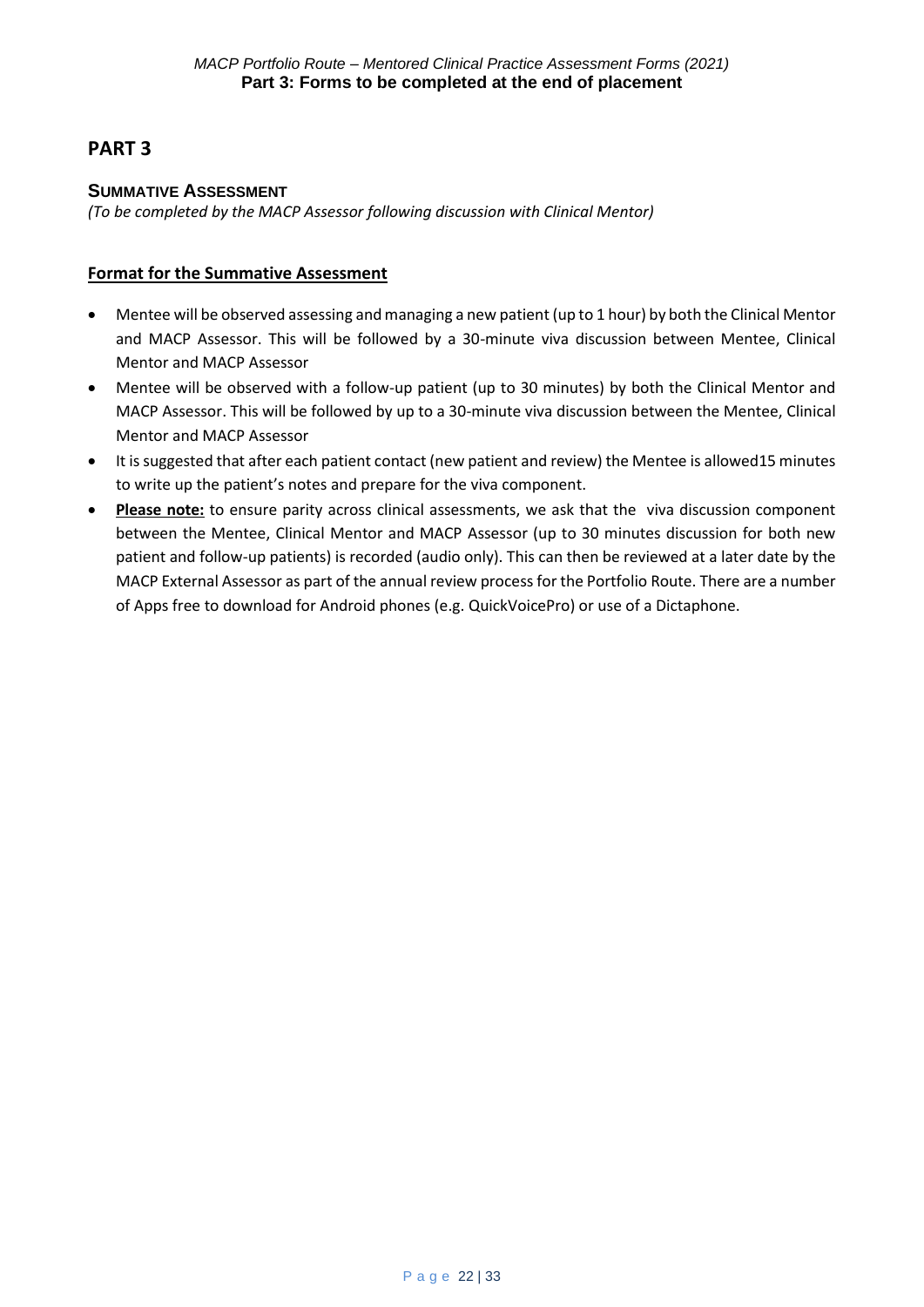#### *MACP Portfolio Route – Mentored Clinical Practice Assessment Forms (2021)* **Part 3: Forms to be completed at the end of placement**

It is recommended the mentee is provided with constructive feedback on positive areas of practice as well as areas for improvement. The numerical mark should reflect the M level criteria and associated comments.

**Strengths- New patient assessment** 

**Strengths- Review patient assessment** 

**Areas for development- New patient assessment**

**Areas for development-Review patient assessment** 

**Overall performance and comments**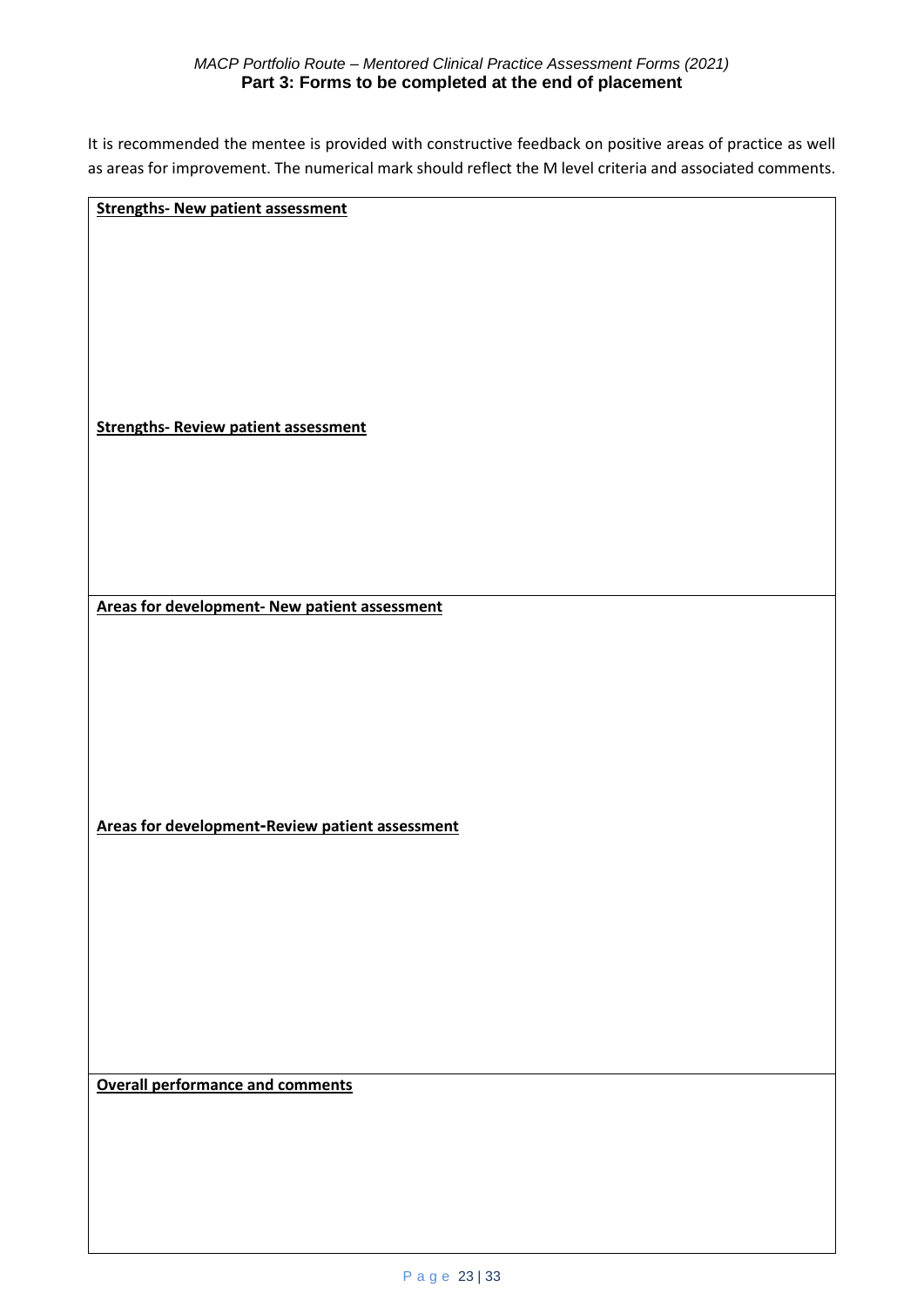| New patient assessment grade (%):        |  |
|------------------------------------------|--|
|                                          |  |
|                                          |  |
|                                          |  |
| Review patient assessment grade (%):     |  |
|                                          |  |
| FINAL MARK AWARDED (%) (average of marks |  |
|                                          |  |
| above):                                  |  |
| (Refer to the M level criteria)          |  |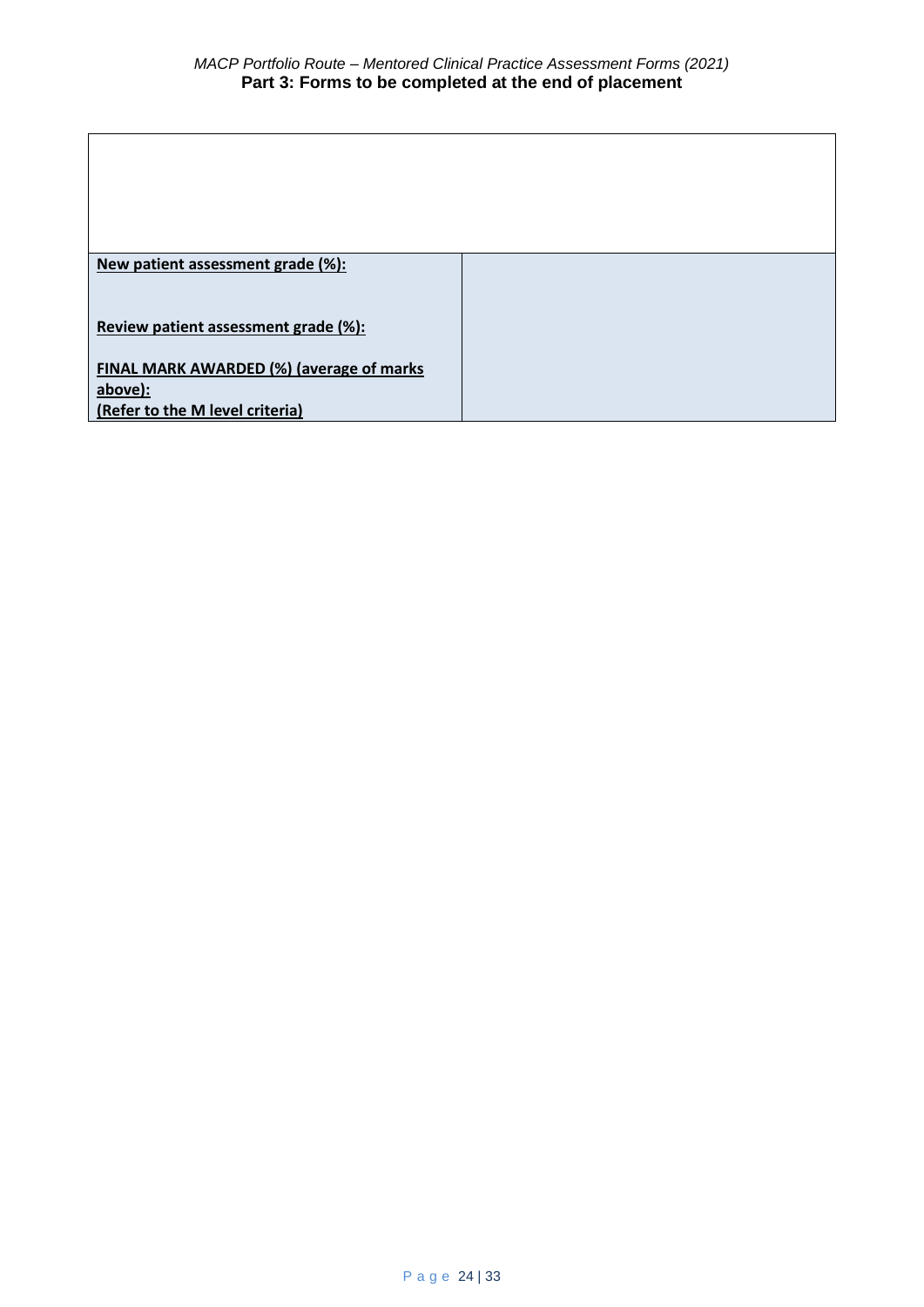#### **LEARNING OUTCOMES.**

#### **This form is to be completed at the end point of the placement and does not carry a mark**  *(To be completed by the Clinical Mentor after discussion with Mentee)*

**Learning Outcome 1 Progress towards achievement of learning outcome** *Comments supporting evaluation: Areas for development (including example for each area):*

| <b>Learning Outcome 2</b>                                | Progress towards achievement of learning<br>outcome |  |  |
|----------------------------------------------------------|-----------------------------------------------------|--|--|
|                                                          |                                                     |  |  |
| <b>Comments supporting evaluation:</b>                   |                                                     |  |  |
|                                                          |                                                     |  |  |
| Areas for development (including example for each area): |                                                     |  |  |
|                                                          |                                                     |  |  |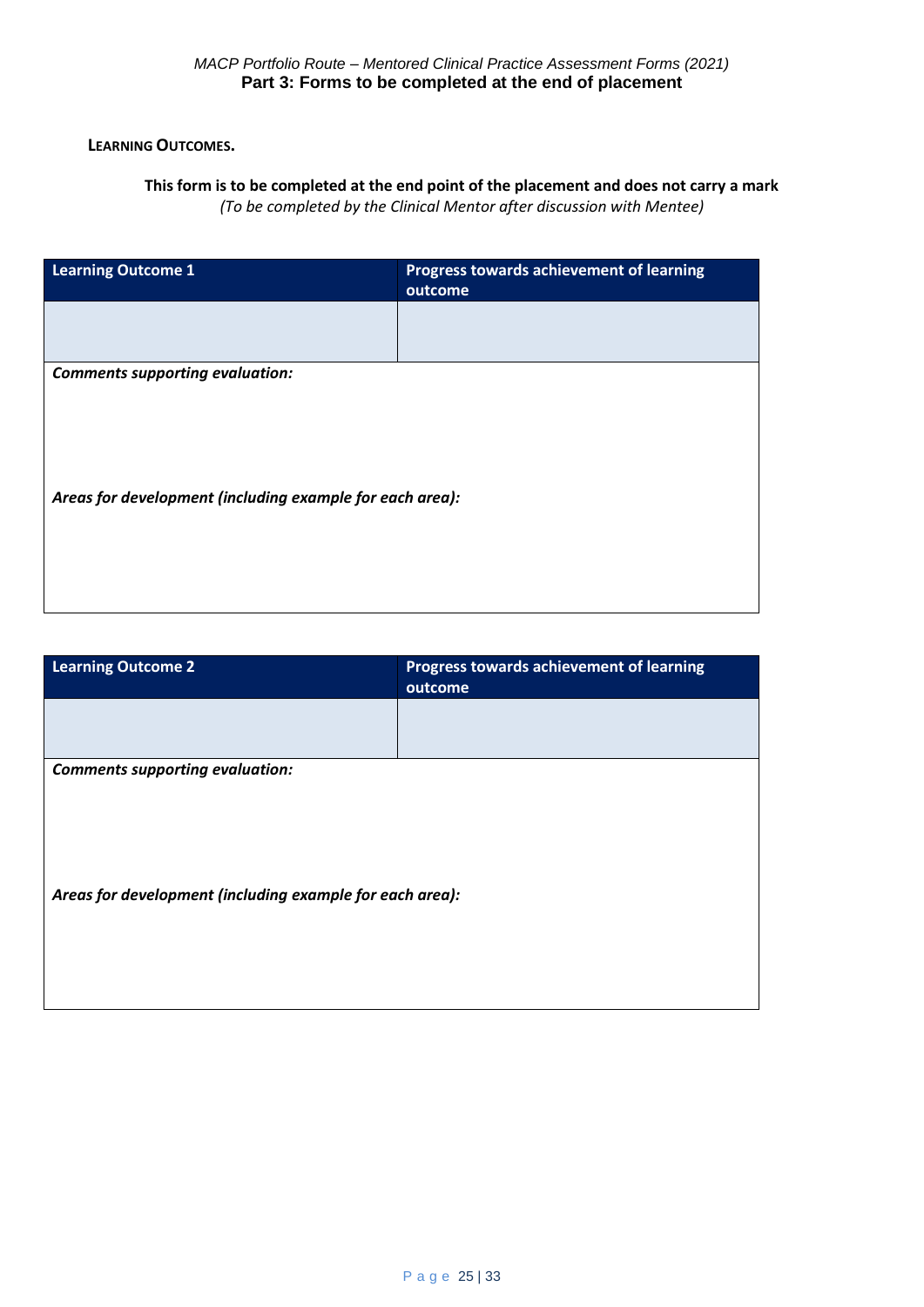| <b>Learning Outcome 3</b>                                | Progress towards achievement of learning<br>outcome |  |  |
|----------------------------------------------------------|-----------------------------------------------------|--|--|
|                                                          |                                                     |  |  |
| <b>Comments supporting evaluation:</b>                   |                                                     |  |  |
| Areas for development (including example for each area): |                                                     |  |  |

| <b>Learning Outcome 4</b>                                | <b>Progress towards achievement of learning</b><br>outcome |  |  |
|----------------------------------------------------------|------------------------------------------------------------|--|--|
|                                                          |                                                            |  |  |
| <b>Comments supporting evaluation:</b>                   |                                                            |  |  |
|                                                          |                                                            |  |  |
|                                                          |                                                            |  |  |
| Areas for development (including example for each area): |                                                            |  |  |
|                                                          |                                                            |  |  |
|                                                          |                                                            |  |  |

| <b>Learning Outcome 5</b>                                | Progress towards achievement of learning<br>outcome |  |  |
|----------------------------------------------------------|-----------------------------------------------------|--|--|
|                                                          |                                                     |  |  |
| <b>Comments supporting evaluation:</b>                   |                                                     |  |  |
|                                                          |                                                     |  |  |
|                                                          |                                                     |  |  |
| Areas for development (including example for each area): |                                                     |  |  |
|                                                          |                                                     |  |  |
|                                                          |                                                     |  |  |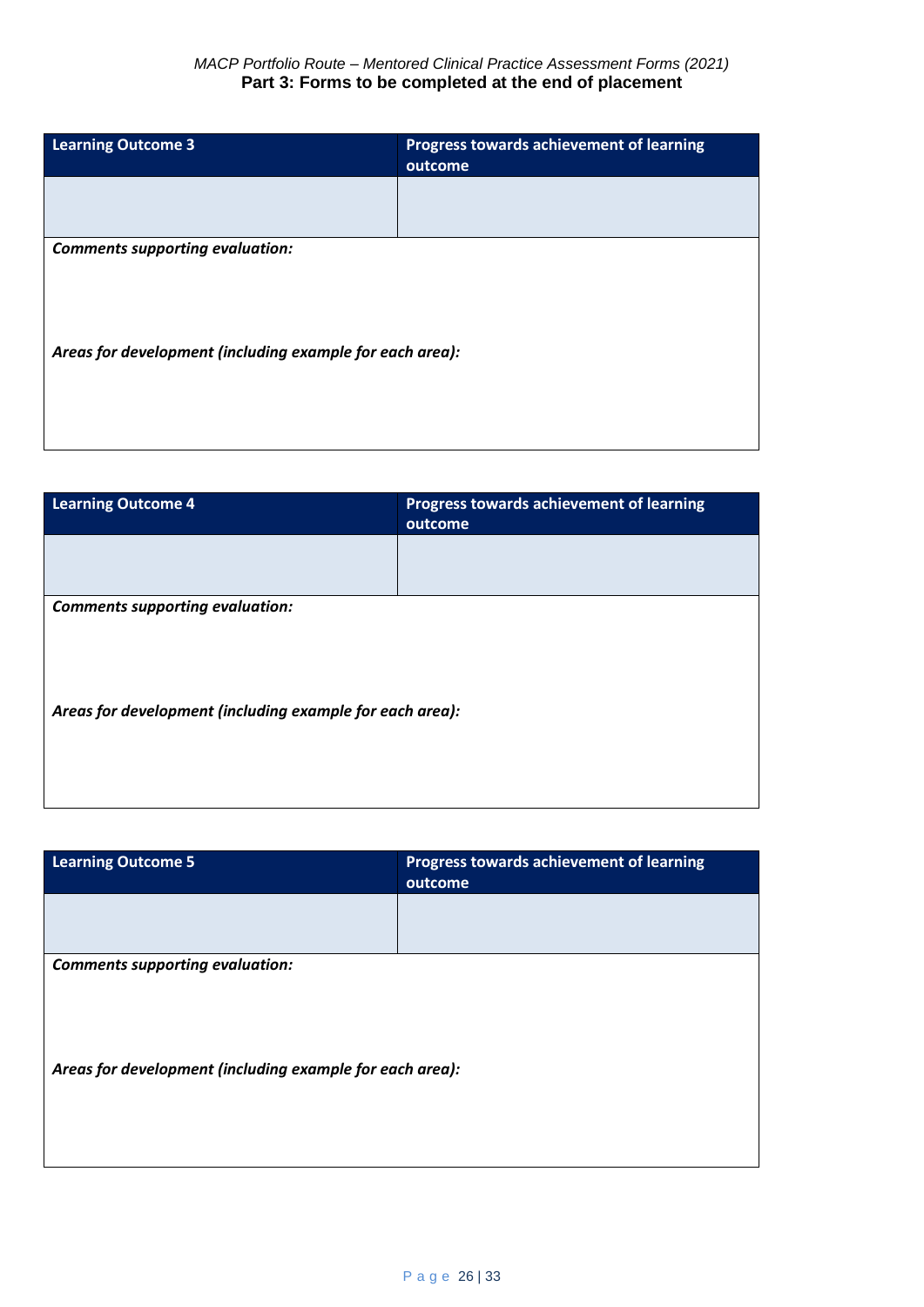| <b>Learning Outcome 6</b>                                | Progress towards achievement of learning<br>outcome |  |  |
|----------------------------------------------------------|-----------------------------------------------------|--|--|
|                                                          |                                                     |  |  |
| <b>Comments supporting evaluation:</b>                   |                                                     |  |  |
| Areas for development (including example for each area): |                                                     |  |  |

| <b>Learning Outcome 7</b>                                | Progress towards achievement of learning<br>outcome |  |  |
|----------------------------------------------------------|-----------------------------------------------------|--|--|
|                                                          |                                                     |  |  |
| <b>Comments supporting evaluation:</b>                   |                                                     |  |  |
|                                                          |                                                     |  |  |
|                                                          |                                                     |  |  |
| Areas for development (including example for each area): |                                                     |  |  |
|                                                          |                                                     |  |  |
|                                                          |                                                     |  |  |

| <b>Learning Outcome 8</b>                                | <b>Progress towards achievement of learning</b><br>outcome |  |  |
|----------------------------------------------------------|------------------------------------------------------------|--|--|
|                                                          |                                                            |  |  |
| <b>Comments supporting evaluation:</b>                   |                                                            |  |  |
|                                                          |                                                            |  |  |
|                                                          |                                                            |  |  |
| Areas for development (including example for each area): |                                                            |  |  |
|                                                          |                                                            |  |  |
|                                                          |                                                            |  |  |
|                                                          |                                                            |  |  |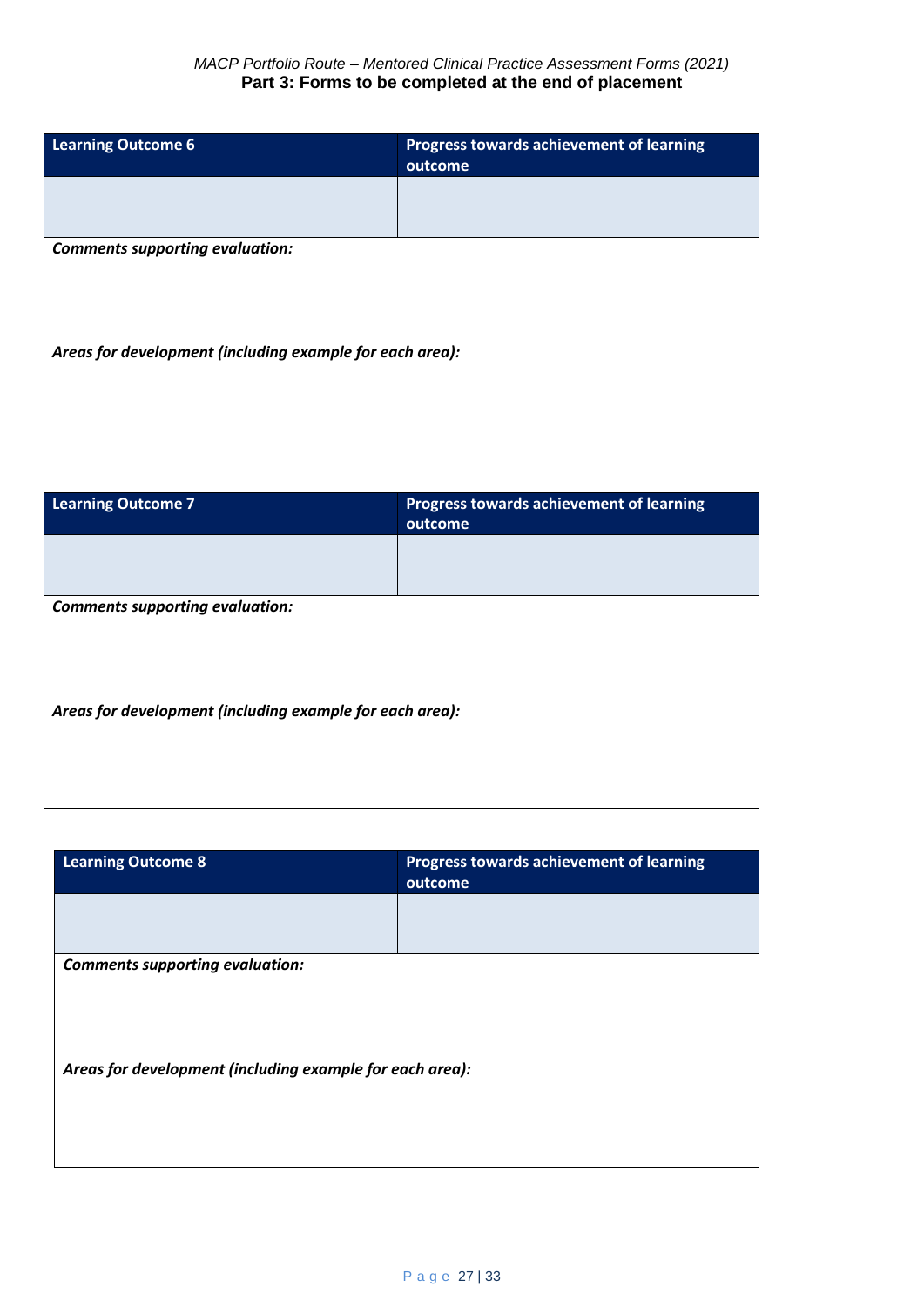| <b>Overall performance and additional comments</b> | <b>Overall performance</b><br>(Please use banding<br>linked to MSc marking<br>criteria) |
|----------------------------------------------------|-----------------------------------------------------------------------------------------|
|                                                    |                                                                                         |
|                                                    |                                                                                         |
|                                                    |                                                                                         |

**CLINICAL MENTOR NAME (PRINTED)** ...............................................................................

**CLINICAL MENTOR E-SIGNATURE**.........................................................................................

**FORMATIVE ASSESSMENT DATE**.......................................................................................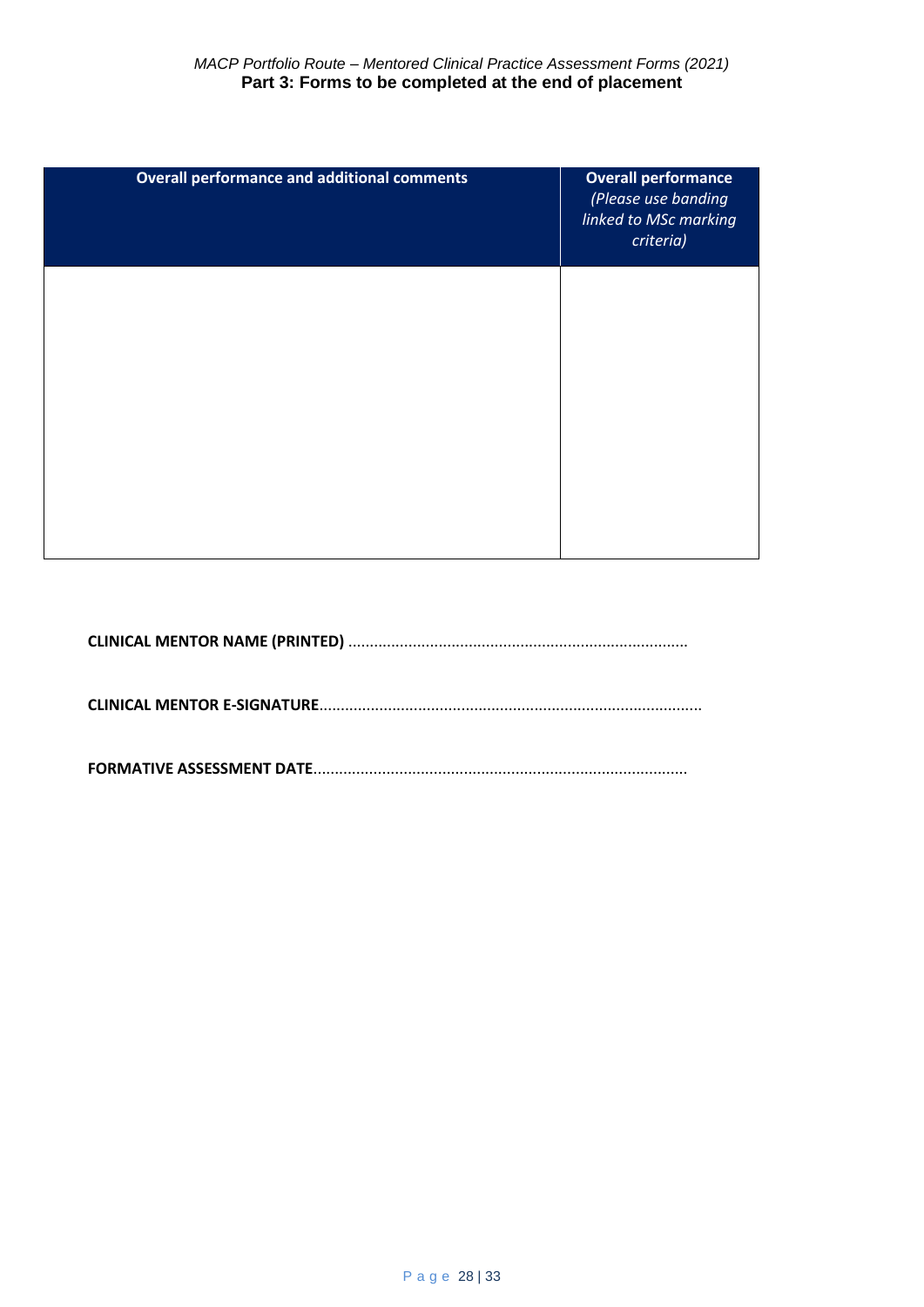#### **RECOMMENDATIONS & ACTION PLAN FOR FUTURE LEARNING, PRACTICE AND DEVELOPMENT**

This section should be completed collaboratively by the Mentee and MACP Tutor/Clinical Mentor with the aim of facilitating the Mentee's continuing development (CPD). This should include *strengths and areas for development* which the Mentee can take forward in their professional development and practice experience.

*All written comments must be discussed by the Mentee, MACP Assessor and Clinical Mentor, before the document is signed and returned electronically to the MACP Portfolio Route Lead) within 2 weeks of completion of the clinical placement.*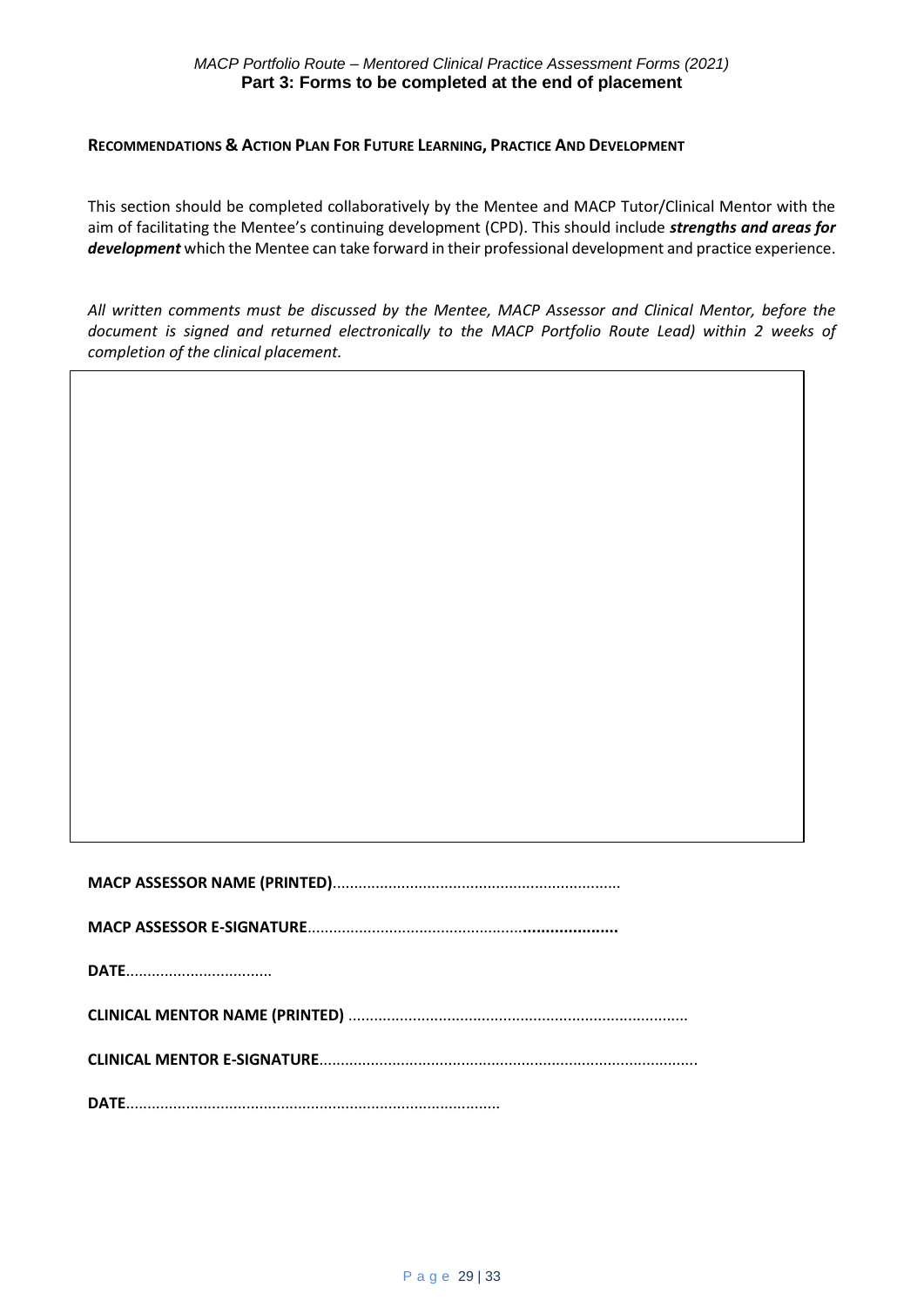# **M-Level Marking Criteria**

By the end of the MCP, the successful Mentee will be able to demonstrate:

| $(80 - 100\%)$                                                                                                                                               | $(70-79%)$                                                                    | $(60 - 69%)$                                                      | $(50-59%)$                                                                                                                       | Fail (40-49%)                                                                                                       | <b>Below 40</b>                                      |
|--------------------------------------------------------------------------------------------------------------------------------------------------------------|-------------------------------------------------------------------------------|-------------------------------------------------------------------|----------------------------------------------------------------------------------------------------------------------------------|---------------------------------------------------------------------------------------------------------------------|------------------------------------------------------|
| Excellent knowledge of specialist area                                                                                                                       | Very good knowledge of specialist<br>area                                     | Good knowledge of specialist<br>area                              | Effective knowledge of subject<br>area                                                                                           | Adequate knowledge of subject area<br>Adequate clinical reasoning skills but require                                | <b>Fails to meet</b><br>the standards<br>reauired of |
| Excellent clinical reasoning skills                                                                                                                          | Very good clinical reasoning skills                                           | Good clinical reasoning skills                                    | Effective clinical reasoning skills                                                                                              | development to improve effectiveness                                                                                | the criteria in<br>the 40 - 49                       |
| Excellent synthesis of theoretical and<br>practice knowledge                                                                                                 | Very good synthesis of theoretical and<br>clinical knowledge                  | Good synthesis of theoretical<br>and clinical knowledge           | Satisfactory synthesis of<br>theoretical and clinical knowledge                                                                  | Some difficulty in synthesizing theoretical<br>and clinical knowledge                                               | band. Safety<br>to practice<br>may be an             |
| Comprehensive analysis and appraisal of<br>concepts and evidence                                                                                             | In depth analysis and critical appraisal<br>of concepts and evidence          | Good analysis and appraisal<br>of concepts and evidence           | Appropriate analysis and appraisal<br>of concepts and evidence                                                                   | Limited analysis and appraisal of concepts<br>and evidence                                                          | issue.                                               |
| Highly appropriate critical use of<br>theoretical perspectives<br>Innovative and creative links between<br>theory and practice                               | Very good, critical use of theoretical<br>perspectives                        | Good, critical use of<br>theoretical perspectives                 | Possibly some difficulty in handling<br>more than one perspective<br>Ability to evaluate strengths and<br>weaknesses of a theory | Little use made of theoretical perspectives<br>Difficulty in evaluating the strengths and<br>weaknesses of a theory |                                                      |
| Excellent adaptability to new situations                                                                                                                     | Very good adaptability to new<br>situations                                   | Good adaptability to new<br>situations                            | Effective adaptability to new<br>situations                                                                                      | Some adaptability to new situations                                                                                 |                                                      |
| A high level of justification of decision<br>making                                                                                                          | Very good justification of decision<br>making                                 | Good justification of decisions<br>making                         | Effective justification of decision<br>making                                                                                    | Limited justification of decisions making                                                                           |                                                      |
| Highly developed self-evaluative skills and<br>identification of learning needs                                                                              | Well developed self-evaluative skills<br>and identification of learning needs | Effective self-evaluation and<br>identification of learning needs | Ability to self evaluate and identify<br>learning needs                                                                          | Some ability to self-evaluate and identify<br>learning needs but this can be developed<br>considerably              |                                                      |
| Expertise of practical skills                                                                                                                                | Very good practical skills                                                    | Good practical skills                                             | Effective and efficient practical<br>skills but require developing                                                               | Competent practical skills but not always<br>efficient and effective                                                |                                                      |
| Expertise of communication skills                                                                                                                            | Very good communication skills                                                | Good communication skills                                         |                                                                                                                                  |                                                                                                                     |                                                      |
| Excellent professionalism                                                                                                                                    | Very good professionalism                                                     | Good professionalism                                              | Effective communication skills<br>Satisfactory professionalism                                                                   | Appropriate communication skills but require<br>development to be effective<br>Adequate professionalism             |                                                      |
| Satisfies all the criteria in the 70 - 79<br>band to an exceptional degree,<br>representing superlative academic and<br>practice integrative accomplishment. |                                                                               |                                                                   |                                                                                                                                  | Fails to meet standards required of the<br>criteria in the 50 - 59 band. Safety to<br>practice may be an issue.     |                                                      |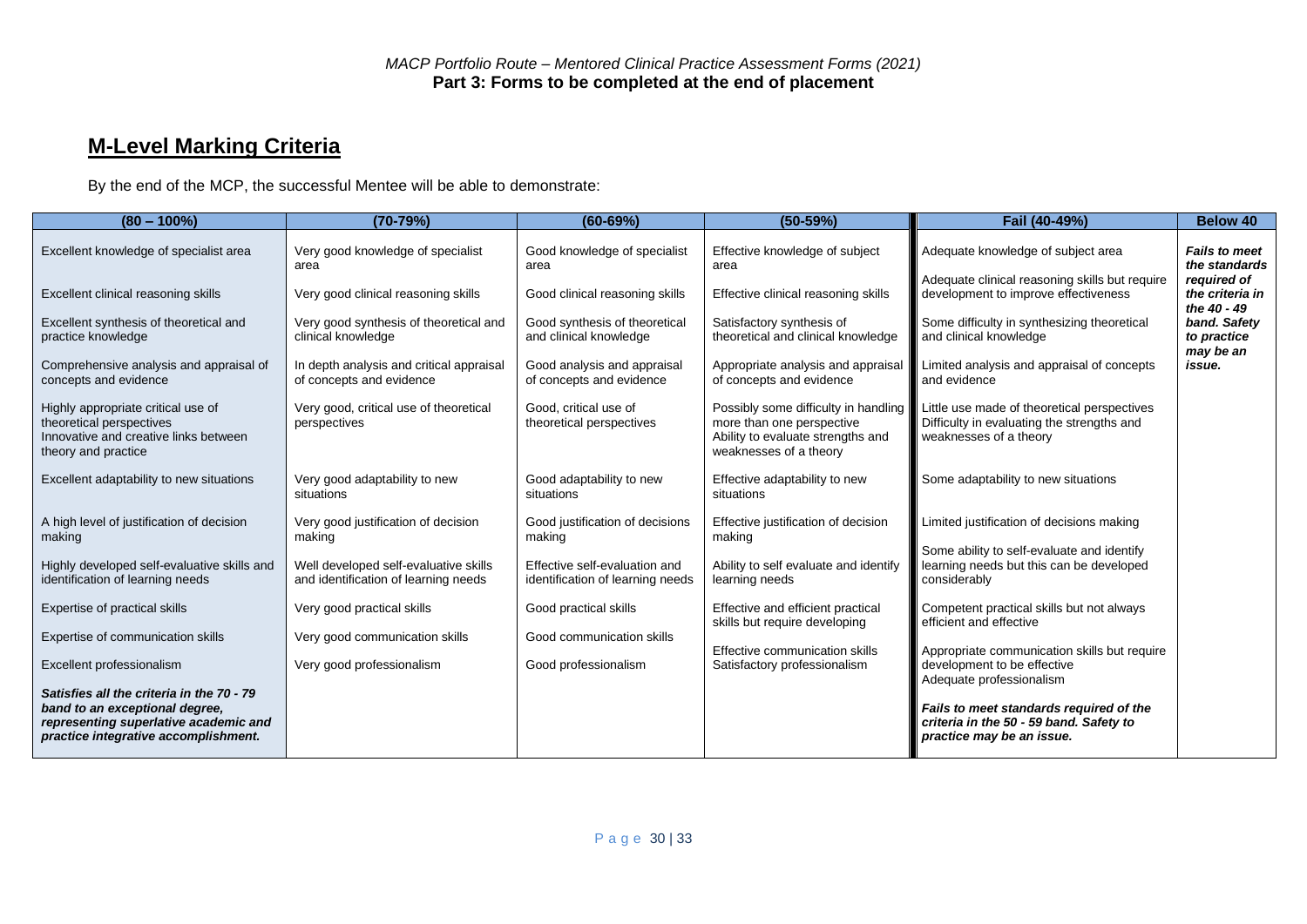#### *MACP Portfolio Route – Mentored Clinical Practice Assessment Forms (2021)* **Part 3: Forms to be completed at the end of placement**

#### **MENTEE EVALUATION OF CLINICAL MENTOR(S)**

Location/Trust………………………………………………….

Dates of Placement………………………………………..

Name of Clinical Mentor(s)…………………………………..

#### **Please provide feedback on the following to assist us with future MCP**

Resources Available at placement site (e.g. internet access; library; journals)

Caseload (e.g. variety; number)

#### Level of Supervision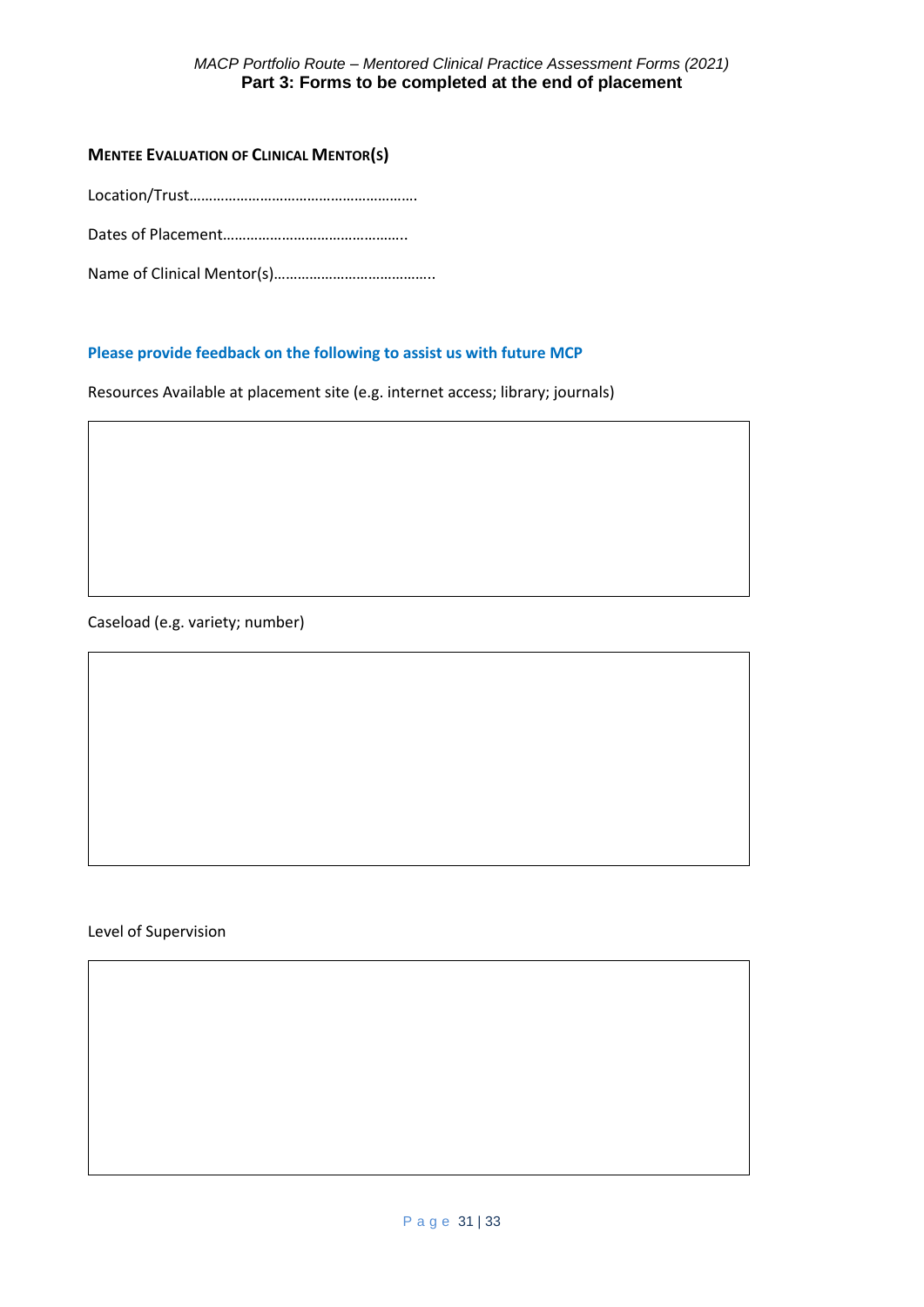#### *MACP Portfolio Route – Mentored Clinical Practice Assessment Forms (2021)* **Part 3: Forms to be completed at the end of placement**

Types of learning opportunities (e.g. tutorials, feedback; guidance, visit to clinics)

#### Any other feedback welcome!

**Date:**

**MENTEE NAME (PRINTED):**

**MENTEE E-SIGNATURE:**

**I AM HAPPY FOR THIS FEEDBACK TO BE SHARED WITH MY CLINICAL MENTOR(S) (Please circle): YES/NO**